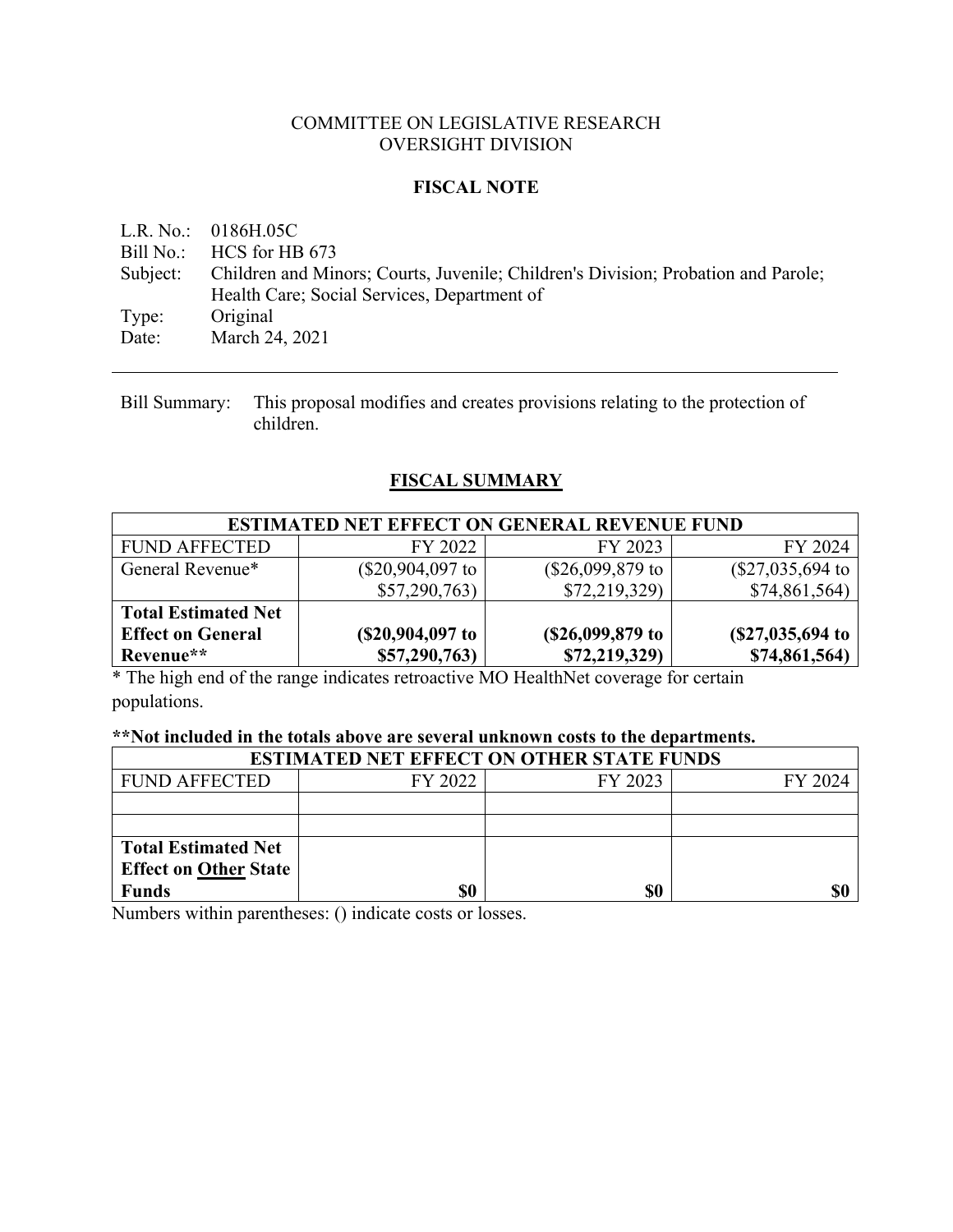L.R. No. 0186H.05C Bill No. HCS for HB 673 Page **2** of **32** March 24, 2021

| <b>ESTIMATED NET EFFECT ON FEDERAL FUNDS</b> |                        |                        |                        |  |  |
|----------------------------------------------|------------------------|------------------------|------------------------|--|--|
| <b>FUND AFFECTED</b>                         | FY 2022                | FY 2023                | FY 2024                |  |  |
| Federal*                                     | \$0 to $(\$1,654,698)$ | \$0 to $(\$2,035,278)$ | \$0 to $(\$2,086,160)$ |  |  |
|                                              |                        |                        |                        |  |  |
| <b>Total Estimated Net</b>                   |                        |                        |                        |  |  |
| <b>Effect on All Federal</b>                 |                        |                        |                        |  |  |
| <b>Funds</b>                                 | \$0 to $(1,654,698)$   | \$0 to (\$2,035,278)   | \$0 to $($ 2,086,160)  |  |  |

\* Income and expenses range from \$21,000 to \$46 million annually and net to \$0: This range is based on former foster youth MO HealthNet waiver approval. The high end of the range in the table above reflects potential loss of funds due to non-compliance with CJA and CAPTA.

| <b>ESTIMATED NET EFFECT ON FULL TIME EQUIVALENT (FTE)</b> |         |               |         |  |  |
|-----------------------------------------------------------|---------|---------------|---------|--|--|
| <b>FUND AFFECTED</b>                                      | FY 2022 | FY 2023       | FY 2024 |  |  |
| General Revenue                                           | 12 FTE  | <b>12 FTE</b> | 12. FT  |  |  |
|                                                           |         |               |         |  |  |
| <b>Total Estimated Net</b>                                |         |               |         |  |  |
| <b>Effect on FTE</b>                                      | 12 FTE  | <b>12 FTE</b> | 12 FTE  |  |  |

- $\boxtimes$  Estimated Net Effect (expenditures or reduced revenues) expected to exceed \$250,000 in any of the three fiscal years after implementation of the act or at full implementation of the act.
- $\Box$  Estimated Net Effect (savings or increased revenues) expected to exceed \$250,000 in any of the three fiscal years after implementation of the act or at full implementation of the act.

| <b>ESTIMATED NET EFFECT ON LOCAL FUNDS</b>            |  |  |  |  |  |  |
|-------------------------------------------------------|--|--|--|--|--|--|
| FY 2022<br>FY 2023<br><b>FUND AFFECTED</b><br>FY 2024 |  |  |  |  |  |  |
|                                                       |  |  |  |  |  |  |
| \$0<br>\$0<br>\$0<br><b>Local Government</b>          |  |  |  |  |  |  |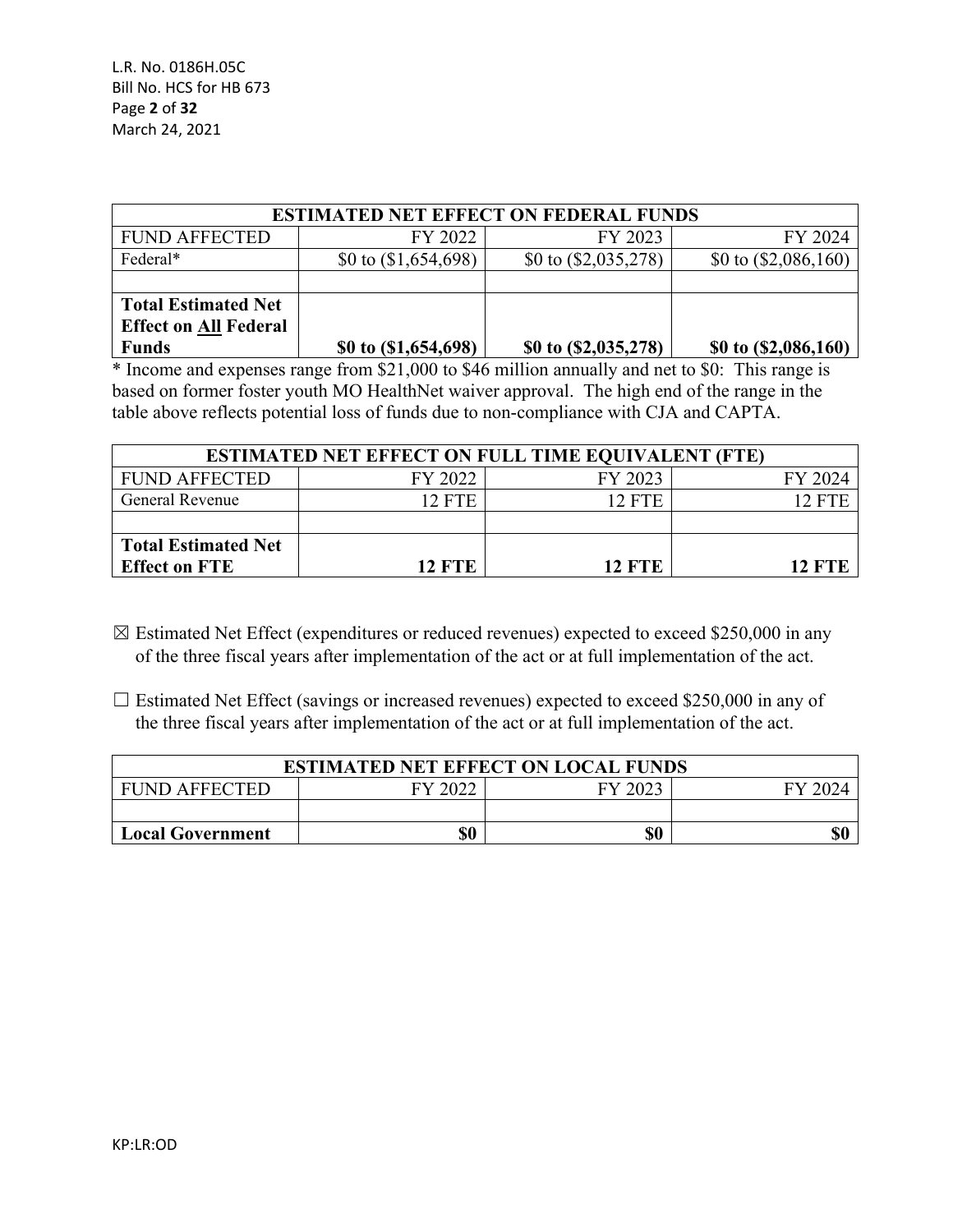L.R. No. 0186H.05C Bill No. HCS for HB 673 Page **3** of **32** March 24, 2021

# **FISCAL ANALYSIS**

## ASSUMPTION

#### §37.710 - Adds provisions to the Office of Child Advocate statutes

Officials from the **Department of Social Services (DSS), Children's Division (CD)** state this section adds language to the Office of Administration (OA), Office of Child Advocate (OCA) statutes that nothing in their statute should preclude them from releasing findings regarding the professional performance of any individual member of the multidisciplinary team as described in §660.520.

There is no fiscal impact to CD as this language applies to the Office of Child Advocate and the State Technical Assistance Team.

**Oversight** does not have any information to the contrary. Therefore, Oversight will reflect a zero impact for CD for this section in the fiscal note.

#### §37.717 - Office of Administration to create a safety reporting system for DSS

Officials from **OA, OCA** state this bill requires them to create a safety reporting system that will allow employees of the Department of Social Services (DSS), Children's Division (CD) to report concerns about the safety of children served by CD, as well as the safety of CD's employees. Any criminal act reported to OCA through this system must be reported to the appropriate authorities by OCA.

OCA assumes this bill will result in an unknown increase in concerns regarding the safety of children that are reported to OCA. OCA believes existing staff can handle the increase in incoming reports regarding child safety; however, should the increase be greater than expected, additional staff could be required.

Reviewing the safety concerns of Children's Division employees is a new responsibility for OCA, which would require a new complaint process, database changes, and increased investigative responsibilities. OCA believes it will take two (2) Senior Social Services Specialists (\$40,000 annual salary plus fringe benefits each) to implement and maintain this new responsibility.

**Oversight** does not have information to the contrary and therefore, Oversight will reflect the estimates as provided by OA, OCA.

Officials from **OA, ITSD** state their calculations for this proposal are based on 12 weeks of effort by two staff to develop safety reporting system in §37.717.1 along with additional ongoing support to handle the maintenance of the new application; and two weeks effort by one staff to

KP:LR:OD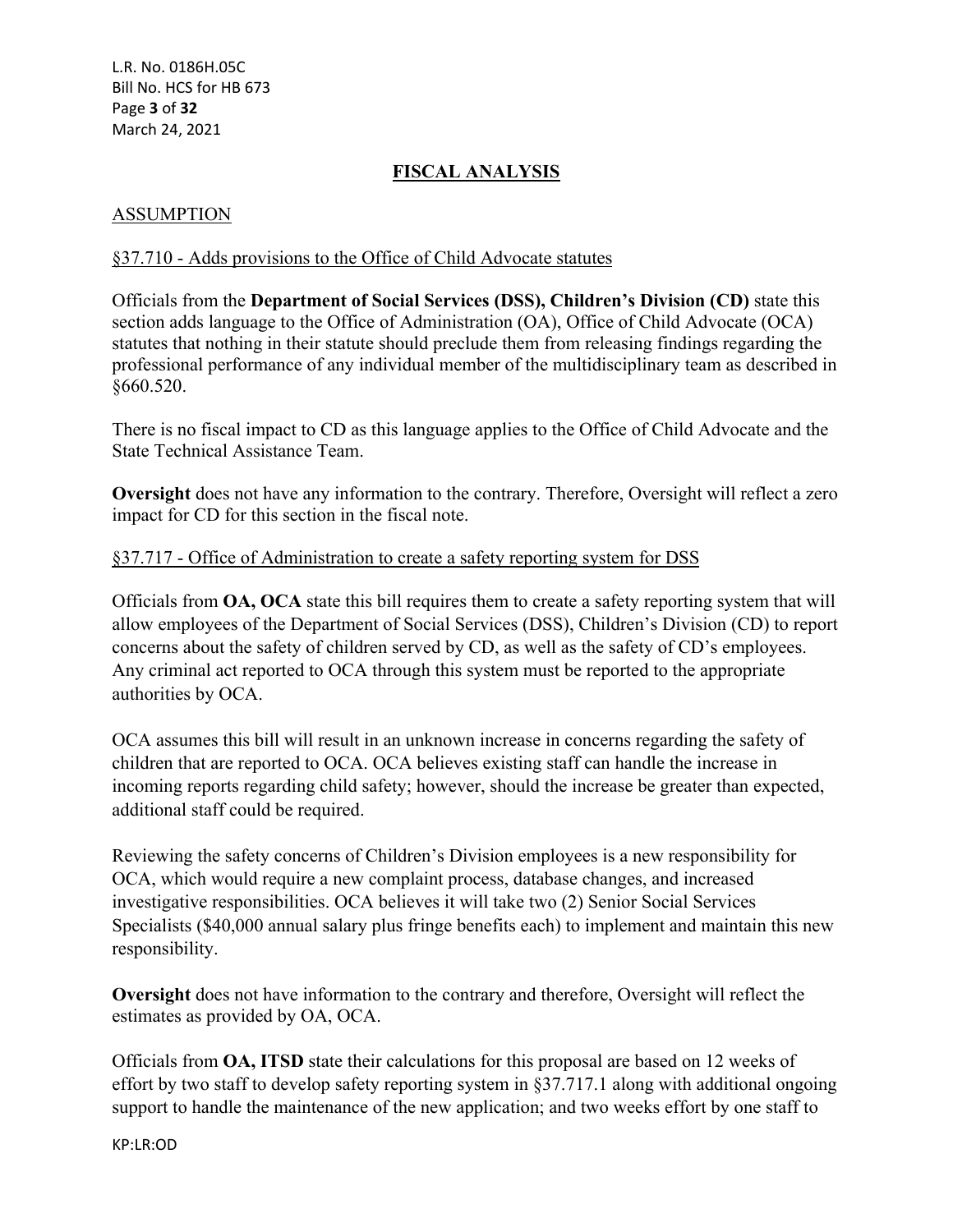L.R. No. 0186H.05C Bill No. HCS for HB 673 Page **4** of **32** March 24, 2021

develop method for electronic exchange of data between DSS and OA in §210.652 with ongoing maintenance included to support that process going forward.

OA, ITSD assumes every new IT project/system will be bid out because all ITSD resources are at full capacity. IT contract rates for the safety reporting system and data exchange are estimated at \$95/hour. It is assumed the necessary modifications will require 1,123.20 hours for a cost of \$106,704 (1,123.20 \* \$95) in FY22. Ongoing support and maintenance costs are estimated to be \$23,516 in FY23 and \$24,063 in FY24; 100% GR.

Officials from **DSS, CD** state this bill creates a new section, which creates a safety reporting system in which employees of DSS may report information regarding the safety of those served by the DSS and the safety of such department's employees.

2. The identity of any individual who reports shall:

- (1) Be sealed from inspection by the public or any other entity or individual who is otherwise provided access to the DSS confidential records;
- (2) Not be subject to discovery or introduction into evidence in any civil proceeding; and
- (3) Be disclosed only as necessary to carry out the purpose of the reporting.

3. Any criminal act reported into the reporting system under subsection 1 of this section shall be disclosed by the DSS to the appropriate law enforcement agency or prosecuting or city attorney.

4. Any investigation conducted as a result of a report made under this section shall be conducted by an unbiased and disinterested investigator.

There is no fiscal impact to CD as this statute is established under the Office of Child Advocate.

**Oversight** does not have any information to the contrary. Therefore, Oversight will reflect a zero impact in the fiscal note for this section.

## §160.261 - Provisions relating to school district personnel; reports of abuse

**CD** states school districts retain a small percentage of reports that fall under §160.261. The communication and documentation CD currently completes to coordinate compliance with §160.261 would approximate the workload anticipated by the changes.

The Children's Division does not anticipate a fiscal impact.

**Oversight** notes the deleted portions of §160.261 included school administration responsibilities in conjunction with CD's role in investigating and reporting on abuse and misconduct reports. Because the provisions under Chapter 210 already contained CD's guidelines for investigations, their workload is largely unchanged by the provisions of this section. Therefore, Oversight will reflect the no fiscal impact assumed by CD for this section for fiscal note purposes.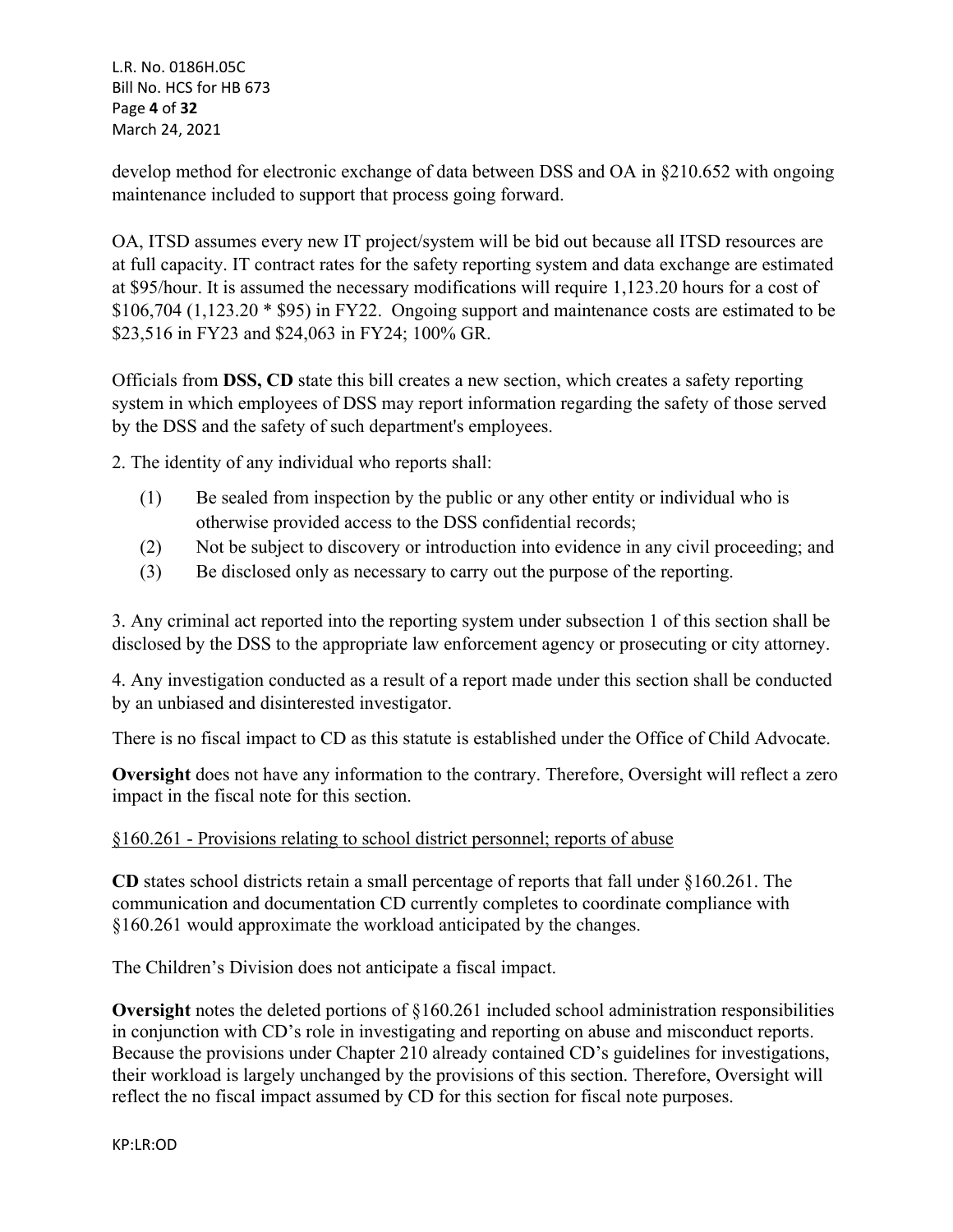## §191.737 - Health care provider reports of a child's exposure to controlled substances

Officials from **CD** state federal eligibility for Child Abuse Prevention and Treatment Act (CAPTA) grants requires that all health care providers must notify state child protective services of all infants born and identified as affected by substance abuse, withdrawal symptoms resulting from prenatal drug exposure, or Fetal alcohol Spectrum disorder. 191.737.2(2)

CD states this proposal would make such referrals permissive for infants born to women who are undergoing medication-assisted treatment. With the addition of the proposed subsection, there is potential that funding could under the supervision of a health care provider. In 2018, failure to make all such referrals mandatory under Missouri law prompted the Administration of Children and Families (ACF) to inform Children's Division (CD) that ACF would be forced to withhold and if left unresolved deny—Missouri its CAPTA grant or Children's Justice Act (CJA) grant funding for FY19.

Children's Division received roughly \$314,000 in CJA grants and \$1,671,637 in CAPTA grants last year. In addition, §191.737.2(2) may render CD ineligible from receiving any of the \$350,000,000 new CAPTA funding that was just enacted by Congress under section 2205 of the American Rescue Plan Act of 2021.

**Oversight** does not have information to the contrary and therefore, Oversight will reflect the potential losses due to CJA and CAPTA grant non-compliance as a range from \$0 to (\$1,985,637) for this section for fiscal note purposes.

#### §208.151 - Persons eligible for MO HealthNet; changes to former foster care youth provisions

Officials from **CD** state this bill provides health care for children were in care any time after 13 years of age to 26 from not just Missouri, but any state. This is a benefit to foster children who may not have the parental support available after having been released from care.

CD notes estimates from previous versions of this proposal stated approximately 806 children would have been eligible based on the language in this section. Although more recent language changes could mean this number would be significantly higher, CD is using the 806 estimate as the basis for its fiscal impact response.

If Children's Division is the agency that will determine and manage eligibility, there will need to be systems changes to FACES to identify those individuals on a daily basis, and to maintain the eligibility piece to age 26. This will require additional FACES staff and time. This would also increase the workload of the CD Missouri HealthNet/Managed Care liaison or require additional staffing to administer and manage the increased eligibility group.

Number of Eligible Children Ages 13-17 for Medicaid (until 26):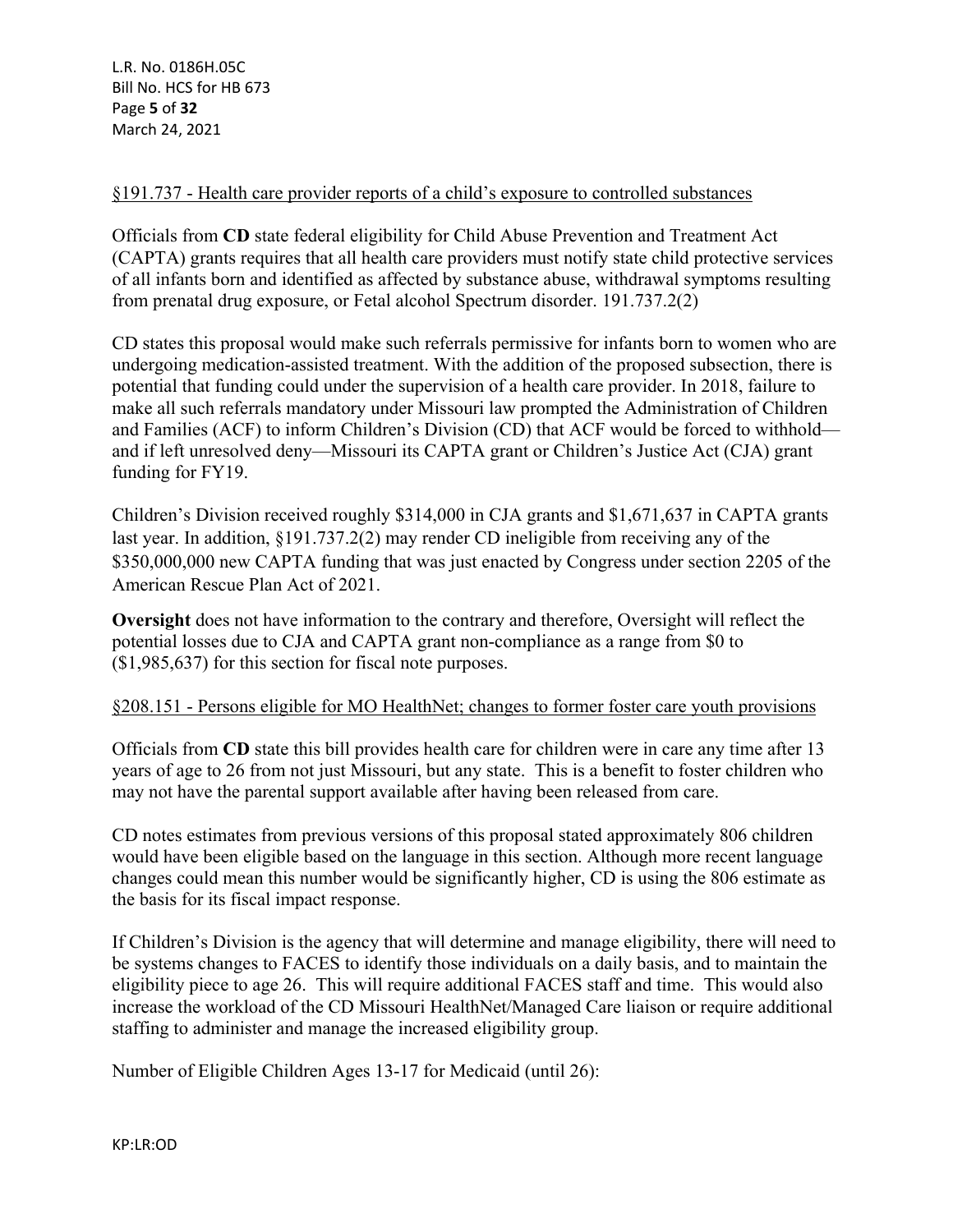L.R. No. 0186H.05C Bill No. HCS for HB 673 Page **6** of **32** March 24, 2021

| <b>AGE</b> | #            | # of years Medicaid |       |
|------------|--------------|---------------------|-------|
|            | <b>YOUTH</b> | Eligible            |       |
| 13         | 142          | 13                  | 1,846 |
| 14         | 146          | 12                  | 1,752 |
| 15         | 160          | 11                  | 1,760 |
| 16         | 169          | 10                  | 1,690 |
| 17         | 189          | 9                   | 1,701 |
|            | 806          |                     | 8,749 |

**Oversight** notes the Children's Division's possible future need of additional staffing as a result of the provisions of this section. Because CD did not specify the number staff or associated costs for this section, Oversight assumes CD could absorb the costs related to this section. If multiple bills pass which require additional staffing and duties at substantial costs, CD could request funding through the appropriation process. Therefore, Oversight will reflect no impact for CD for this section for fiscal note purposes.

Officials from the **DSS, Family Support Division (FSD)** state §208.151.1(26) is amended to allow persons who were in foster care under the responsibility of any state at any time from the age of thirteen or older to be eligible for MO HealthNet without regard to income or assets if they are; under age twenty-six, are not eligible under another mandatory coverage group and do not have access to any other private insurance, and were covered by Medicaid while in foster care.

[Section 1902 \(a\)\(10\)\(i\)\(IX\) of the Social Security Act and 42 CFR 435.150](https://www.ssa.gov/OP_Home/ssact/title19/1902.htm) requires states to make medical assistance available to individuals who were in foster care under the responsibility of the State on the date of attaining eighteen years of age until the individual turns twenty-six years of age. However, the federal law does not allow persons who were not in foster care on the date of attaining eighteen to be eligible without regard to assets or income.

The federal law does not list having access to any other private insurance an eligibility factor for this population. Missouri Statute [RSMo 208.215](https://revisor.mo.gov/main/OneSection.aspx?section=208.215) requires MO HealthNet to be the payer of last resort and states anything MO HealthNet pays for that can be covered by the private insurance is a debt due the state. Missouri would need to apply and be approved for an 1115 waiver in order to add not having access to private insurance as an eligibility factor for former foster care youth.

FSD assumes "having access to any other private insurance" would be defined in the same manner as the existing requirement for the premium level Children's Health Insurance Program (CHIP) cases that states individuals cannot have access to affordable health insurance through employment, a group membership, or from a private company. §208.640 outlines the affordability standard as: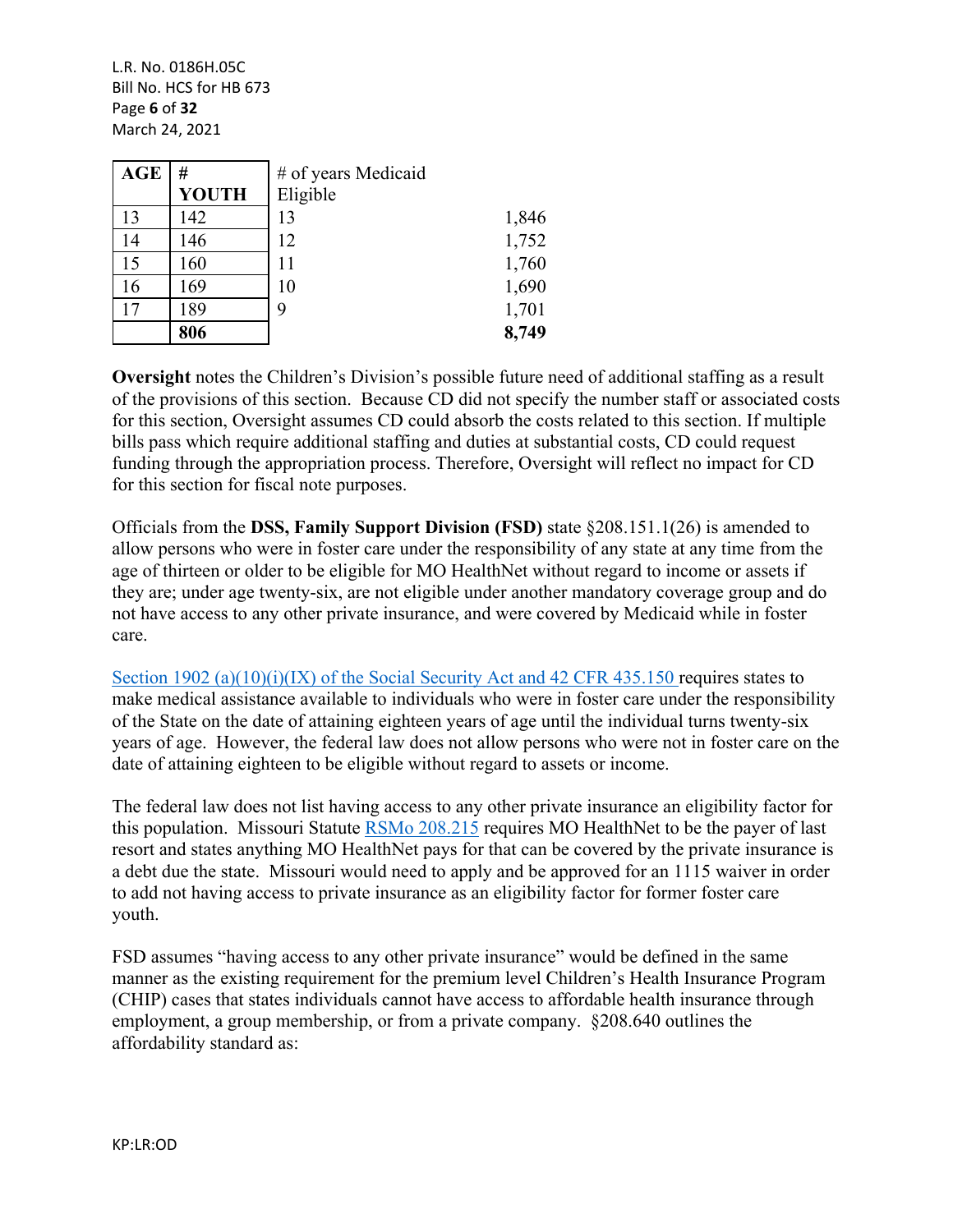L.R. No. 0186H.05C Bill No. HCS for HB 673 Page **7** of **32** March 24, 2021

- For households with gross income above 150% up to and including 185% of FPL the affordability standard is based upon a monthly premium amount of 3% of 150% of the FPL for a household of three
- For households with gross income above 185% up to and including 225% of FPL the affordability standard is based upon a monthly premium amount of 4% of 185% of the FPL for a household of three
- For households with gross income above 225% up to and including 300% of FPL the affordability standard is based upon a monthly premium amount of 5% of 225% of FPL for a household of three

Missouri currently has an 1115 demonstration waiver pending approval from The Centers for Medicare and Medicaid Services (CMS) titled "Missouri Former Foster Care Youth" which requests authority for Missouri to provide MO HealthNet coverage to Missouri residents who are former foster care youth under age 26, who were in foster care under the responsibility of another state for at least six months as of the date they turned 18, and were enrolled in Medicaid while they were in foster care.

In FY20, there were 806 children age 13 to 17 who left foster care in Missouri and did not reenter and 78 children who were placed in Missouri who were under the responsibility of another state for at least 6 months. For the purpose of this bill, FSD is estimating all children age 13 to 17 who left foster care or were in foster care under the responsibility of another state for at least 6 months are eligible for this coverage through age 26. It is unknown how many of these children have access to affordable insurance, so FSD estimates 0 to 884 (806 + 78) may no longer qualify under this legislation.

FSD assumes the additional work as a result of this legislation can be accomplished with existing staff.

FSD defers to the Office of Administration (OA), Information Technology Services Division (ITSD)/DSS for any system changes necessary to implement provisions of this bill.

FSD defers to MO HealthNet Division for the costs to the MO HealthNet program if the provisions of this section are enacted.

Therefore, there is no fiscal impact to FSD.

**Oversight** does not have any information to the contrary. Therefore, Oversight will reflect no impact for FSD for this section for fiscal note purposes.

Officials from **DSS, MO HealthNet Division (MHD)** state it is unclear from the bill language whether the enrollment would be considered retroactive to include liability on the part of the state for any medical claims not otherwise covered by TPL for claims prior to August 28, 2021.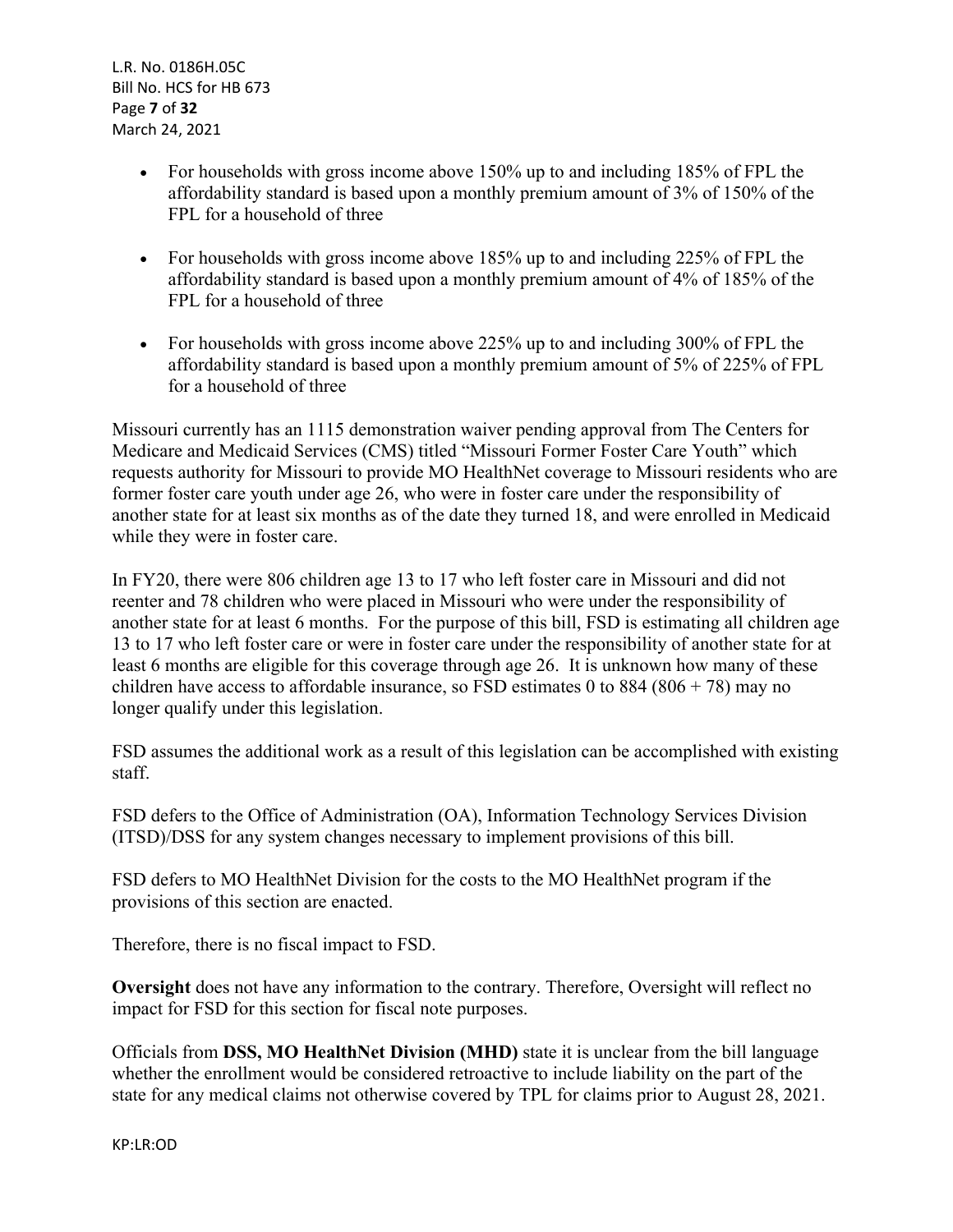L.R. No. 0186H.05C Bill No. HCS for HB 673 Page **8** of **32** March 24, 2021

If the intent of this bill was to make those formerly in foster care eligible for enrollment August 28, 2021 with no retroactive state liability for medical claims, then the MHD would assume a range starting at fifty percent of the population. The assumption would be that the foster care eligible individuals would need to apply to be eligible, and if only approximately fifty percent applied, the cost would be \$37,018,716.

If the intent of this bill was to make those formerly in foster care eligible for enrollment August 28, 2021 with retroactive state liability for medical claims, then the parameters of this legislation would have a higher impact. CD reports that a total of 806 children in FY20 between the ages of 13 and 17 exited foster care provided by CD and did not re-enter. These 806 children would now be eligible for MHD services that are not currently. Moreover, children that were aged between 13 and 25 need to be realized for all years dating back to 2012 (the year where a child would have been 13 at the time, but is now 25). CD found the total number of years these children would be eligible multiplied by the number of eligible children would be 8,749. MHD found that a per member per month (PMPM) rate for foster care services is \$705.20. Therefore, an annual cost for this new legislation is estimated to be \$74,037,432 (8,749 newly eligible \* \$705.20 PMPM \* 12 months).

FSD estimated there will be a range of 0 to 884 individuals with access to affordable insurance and therefore not eligible for MO HealthNet coverage. MHD found this population would fall under the foster care eligibility group, and their PMPM rate would be \$705.20. Therefore, an annual cost reduction for this population is estimated to be \$7,497,676 (886 individuals with access to affordable insurance \* \$705.20 PMPM \* 12 months).

FY22 (10 mos.) Total: \$0 - \$6,233,959 (GR: \$2,184,379 to \$6,233,959; Fed: \$0 to \$4,049,580) FY23 Total: \$0 - \$6,464,616 (GR: \$2,265,201 to \$6,464,616; Fed: \$0 to \$4,199,414) FY24 Total: \$0 - \$6,703,806 (GR: \$2,349,014 to \$6,703,806; Fed: \$0 to \$4,354,793)

§208.151.1(26) states if participants were in foster care in any state for at least six months at any time when they were thirteen years of age or older, and are residing in MO and are at least eighteen years of age but under twenty six and do not have other insurance, they can qualify for MO HealthNet benefits. CD estimated 78 eligible participants would qualify under this proposed legislation. The MHD found that this population would fall under the foster care eligibility group, and that their PMPM rate would be \$705.20. Therefore, an annual cost for this population is estimated to be \$550,055. MHD assumes a waiver would need to be approved by CMS before a federal match would be approved, therefore a range is used to reflect costs with and without CMS approval.

FY22 (10 mos.) Total: \$550,055 (GR: \$192,739 to \$550,055; Fed: \$0 to \$357,316) FY23 Total: \$684,489 (GR: \$239,845 to \$684,489; Fed: \$0 to \$444,644) FY24 Total: \$709,815 (GR: \$248,719 to \$709,815; Fed: \$0 to \$461,096)

For former foster children aged 13-17, without considering assets or income, there is not a federal match for their medical assistance. Therefore, these newly eligible would need to be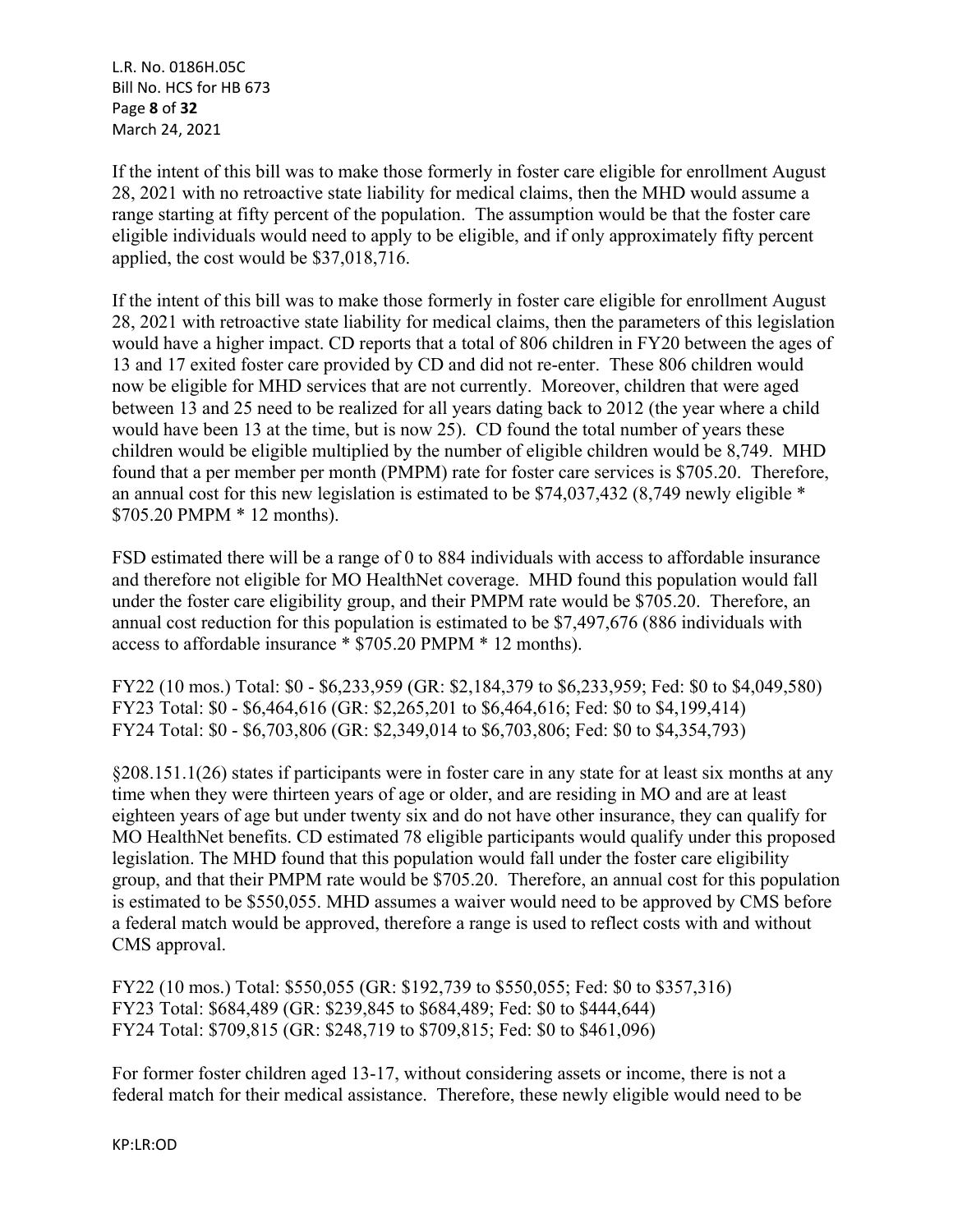L.R. No. 0186H.05C Bill No. HCS for HB 673 Page **9** of **32** March 24, 2021

covered all with GR funds, unless they qualify for another MHD service. A 3.7% inflation rate was used for FY23 and FY24. A range is used to reflect whether enrollment needs to be added retroactively or not.

- FY22 (10 mos.) Total: \$31,398,985 to \$56,013,956 (GR: \$19,627,290 to \$56,013,956; Fed: \$0 to \$36,386,666)
- FY23 Total: \$39,072,897 to \$70,996,690 (GR: \$24,877,240 to \$70,996,690; Fed: \$0 to \$46,119,450)
- FY24 Total: \$40,518,594 to \$73,623,568 (GR: \$25,797,698 to \$73,623,568; Fed: \$0 to \$47,825,869)

**Oversight** does not have any information to the contrary. Therefore, Oversight will reflect the costs provided by MHD for fiscal note purposes.

Officials from **OA, ITSD/DSS** state changes to the Family and Children Electronic System (FACES) will be needed to implement this section of the proposal. These changes include the age for former children in regard to their eligibility for Medicaid through FACES. The assumption is that this item will require changes in FACES and is included in the costs listed below. It may also require changes to FAMIS/MEDES.

OA, ITSD/DSS assumes every new IT project/system will be bid out because all ITSD resources are at full capacity. IT contract rates for FACES are estimated at \$95/hour. It is assumed the modifications required for §§208.151; 210.001; 210.762 and 559.120, will require 2,209.68 hours for a cost of \$209,920 (2,209.68 \* \$95), split 50% GR; 50% Federal for FY22. The ongoing costs are estimated at \$43,034 for FY23, and \$44,110 for FY24, split 50% GR; 50% Federal.

**Oversight** notes the estimated costs for updates to FACES as the result of this proposal were not broken down by section and the costs included in the estimate are total costs for §§208.151; 210.001; 210.762 and 559.120. Oversight assumes OA, ITSD/DSS will be able to perform any additional duties required by this proposal with current staff and resources. Oversight also assumes OA, ITSD/DSS may seek additional appropriations if any sections of this proposal results in a significant increase in costs. Therefore, Oversight will reflect the costs provided by OA, ITSD/DSS for fiscal note purposes for these sections only.

Officials from the **Department of Mental Health (DMH)** state subdivision 26 of §208.151.1 is changed to allow persons ages 18 through 25 to be covered by MO HealthNet if the person was covered by Medicaid while in foster care for at least 6 months in any state after turning age 13. The subdivision is also changed to add a requirement that former foster children not have access to other private health insurance. The proposed changes will expand the current MO HealthNet for former foster children under age 26 which currently is limited to children who left Missouri foster care within 30 days of turning age 18 or later, but restrict to those who do not have access to other insurance.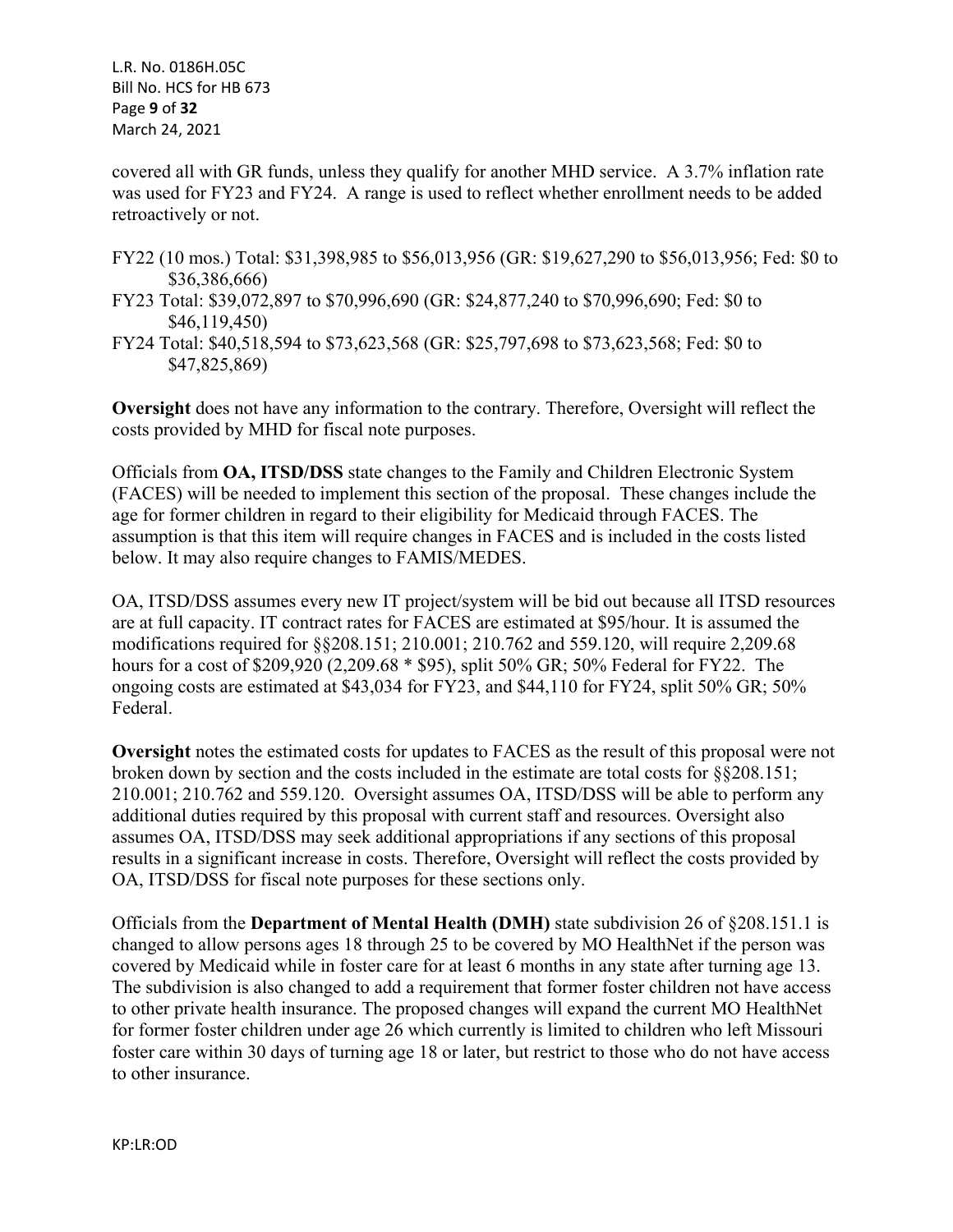L.R. No. 0186H.05C Bill No. HCS for HB 673 Page **10** of **32** March 24, 2021

The anticipated fiscal impact to the Department of Mental Health for Community Psychiatric Rehabilitation (CPR), Comprehensive Substance Treatment and Rehabilitation (CSTAR), and Developmental Disabilities (DD) waiver services are included in the Department of Social Services (DSS) estimate. DMH defers to DSS for a fiscal response.

**Oversight** notes DMH's deferral to DSS for a statement of fiscal impact; for fiscal note purposes, Oversight assumes no fiscal impact for DMH.

Officials from **OA, B&P** state this legislation would extend MO HealthNet coverage to kids who aged out of any state's foster care system, are residing in Missouri, and are between the ages of 18-26 without any other access to private insurance. B&P defers to DSS for any fiscal impact related to this provision.

**Oversight** notes OA, B&P's deferral to DSS for a statement of fiscal impact; for fiscal note purposes, Oversight assumes no fiscal impact for OA, B&P for this section.

§210.001 - DSS to address needs of families-in-conflict

**CD** states §210.001 contains provisions which require DSS to address the needs of homeless, dependent and neglected children in the supervision and custody of CD and to their families-inconflict in accordance with federal law.

§210.001 contains provisions requiring DSS, when prioritizing positive outcomes for children, to monitor and measure its success by preventing harm to children and limiting out of community placements, preserving and restoring families of origin, using foster care when appropriate, and helping children be adopted into new families when appropriate. At all times, the safety of the child shall be the priority.

This language possesses a potential impact to CD's workload and ITSD to build data collection elements into the information system. The amount of fiscal impact is unknown. CD defers to ITSD for a fiscal impact.

**Oversight** notes CD's deferral to OA, ITSD/DSS for a statement of fiscal impact. Therefore, Oversight will reflect a zero impact for this section for CD in the fiscal note.

Officials from **OA, ITSD/DSS** state this section will require additional fields to be added to the FACES application.

**Oversight** notes the estimated costs for updates to FACES as the result of this proposal were not broken down by section and the costs included in the OA, ITSD/DSS estimate are total costs for §§208.151; 210.001; 210.762 and 559.120. The costs presented by OA, ITSD/DSS are listed under the agency's response for §208.151. Therefore, Oversight will reflect the costs provided by OA, ITSD/DSS for fiscal note purposes for these sections only.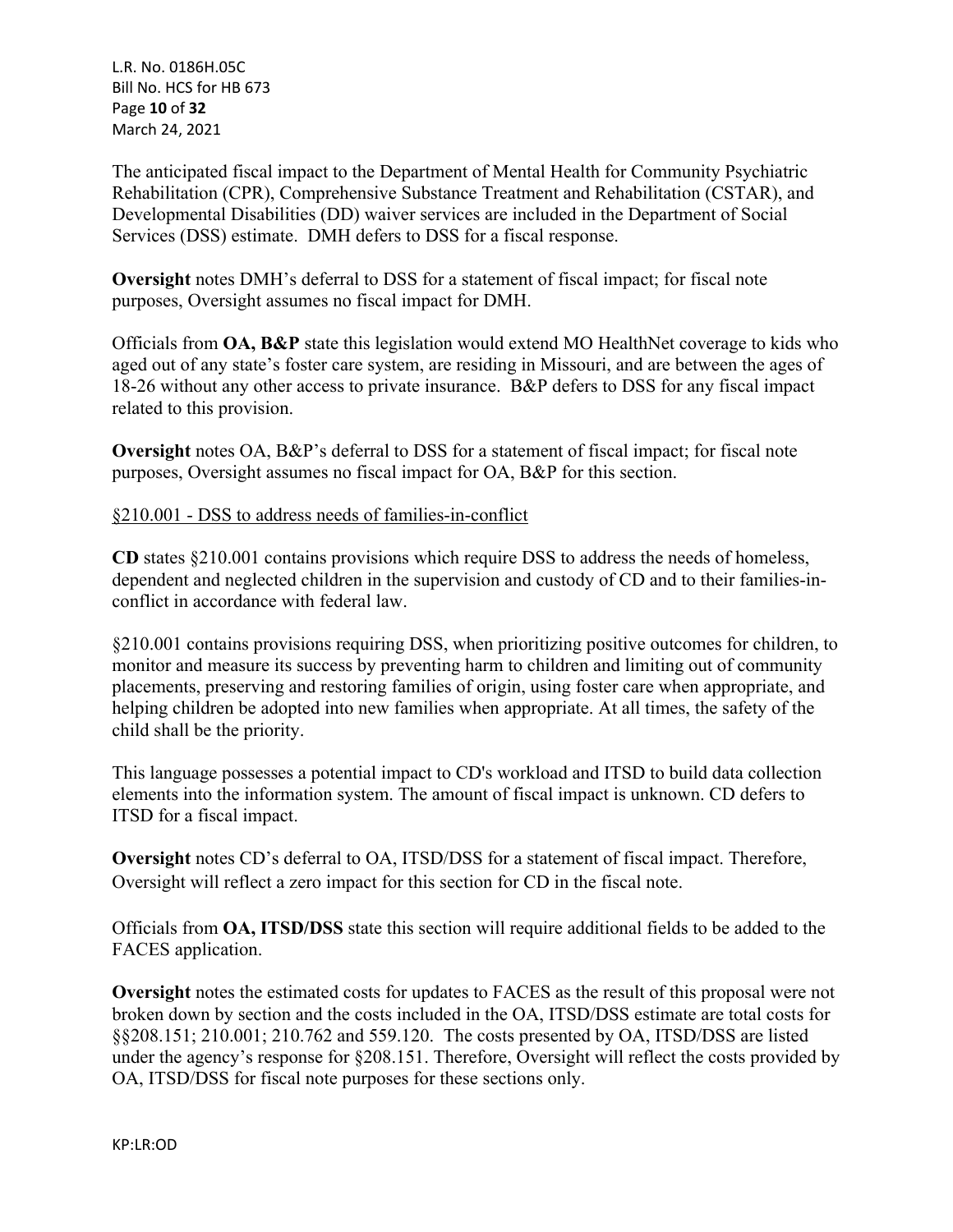#### §210.109 - Child protection system; reporting, monitoring, measuring outcomes

Officials from **DLS** anticipate a fiscal impact due to the possible increased need for litigation support and legal guidance regarding record retention, possible redactions, and attorney time for case reviews. DLS is requesting one attorney based on 2,080 hours required to enter into and track all cases as contemplated by this legislation. DLS also requests one Document Management Unit (DMU) FTE cover 520 hours to complete data entry and prepare reports regarding all actions taken in reported cases related to this section of the proposal. This expense is detailed in the DLS response under §210.160.

**Oversight** does not have information to the contrary. Oversight notes DLS's request for one FTE (Attorney) at an annual salary of \$60,461 plus fringe benefits to cover the provisions of this section. Oversight will reflect the estimates as provided by DLS.

Officials from **CD** do not anticipate a fiscal impact for this section.

**Oversight** does not have any information to the contrary. Therefore, Oversight will reflect a zero impact in the fiscal note for this section for the Children's Division.

#### §210.110 – Terms and definitions

Officials from **CD** state this section modifies definitions including:

- (1) "Abuse" updates reference to federal statute "22 U.S.C. 78 Section 7102, as amended"
- (6) Adds Department, The Department of Social Services.

(16) "Report", the communication of an allegation of child abuse or neglect to the division pursuant to section 210.115. This bill adds including any telephone call or electronic report made under section 210.145;

The fiscal impact of this section depends on whether any changes to §210.118.2 are also made to §210.110(3). Amending §210.118's qualifying offenses without amending §210.110(3)'s qualifying offenses invites litigation that could produce unexpected results. Failure to align the qualifying offenses will also require CD and its special counsel to draft policy guidance and further require special counsel and the CANRB liaison to spend more time staffing court adjudication referrals.

**Oversight** does not have any information to the contrary. Oversight notes that no specified funding impact was indicated for this section. Therefore, Oversight will reflect a zero impact for CD in the fiscal note for this section.

§210.119 - DSS to create and maintain a comprehensive child welfare information system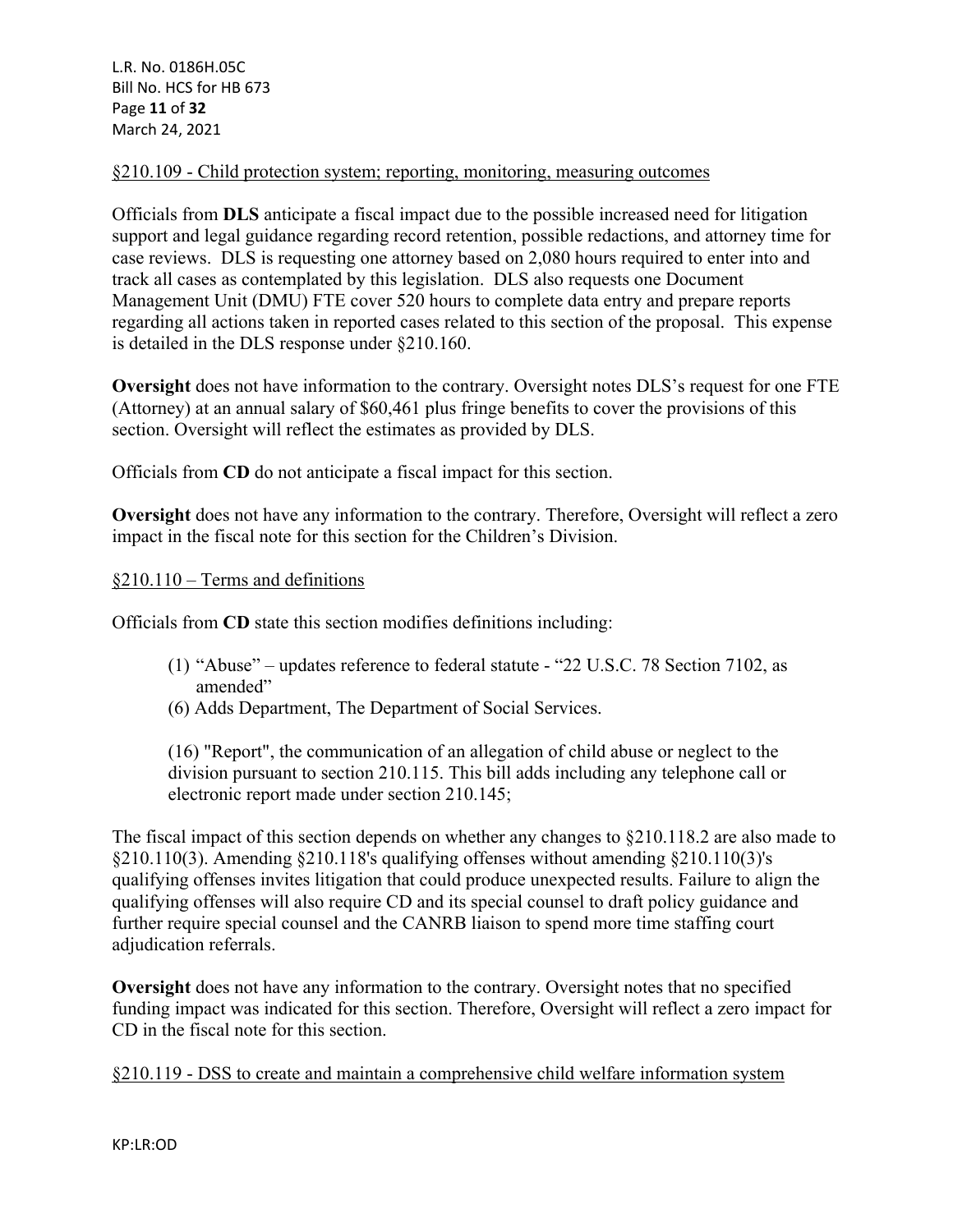L.R. No. 0186H.05C Bill No. HCS for HB 673 Page **12** of **32** March 24, 2021

Officials from **DSS** state §210.119 requires DSS to create and maintain a comprehensive child welfare information system (CCWIS) to serve as the statewide information system for documenting and reporting child welfare information.

The CCWIS shall:

- Maintain data between counties, business partners, and state departments and allow real-time information sharing and measurable data retrieval at the county and agency level
- Public and private foster care case management organizations shall have real-time access to child and family specific information, financial data, and aggregate program information to efficiently and effectively track outcomes, monitor county and agency performance and compliance, and make business decisions based on accurate and timely information.

The Children's Division FACES system has interfaces with other state agencies such as child support, FAMIS and MO HealthNet. Foster Care Case Management private agencies have full, real-time access to FACES. FACES does not produce outcome data but this is something that is done by DSS Research and Evaluation as a support agency. Research and Evaluation has access to all FACES database tables to be able to produce real-time reports as needed. Thus, the Children's Division does not anticipate any additional fiscal impact.

**Oversight** does not have any information to the contrary. Therefore, Oversight will reflect a zero impact for CD for this section.

Officials from **DLS** state, f this proposed legislation is to allow access to the child welfare system by private, non-contracted entities, who are not agents of DSS, this will increase the need for legal assistance by DLS, including the facilitation of data use and system access memorandums and compliance as a business associate, to include compliance with any data breach requirements in state and federal law.

DLS defers to CD to assess costs of this section, including maintaining "real-time access to child and family specific information, financial data, and aggregate program information."

DLS requests one Privacy Officer for the following:

- $\S210.119 \frac{1}{2}$  FTE 1,040 hours to handle data sharing agreements, contracts, and interfacing with IT/CD/OA and attendant privacy issues including breaches, and §210.160 advice to Document Management Unit (DMU), plus
- §210.188 ½ FTE 1,040 hours for gathering, redacting, reporting to General Assembly the anonymized reports of adoptions, etc.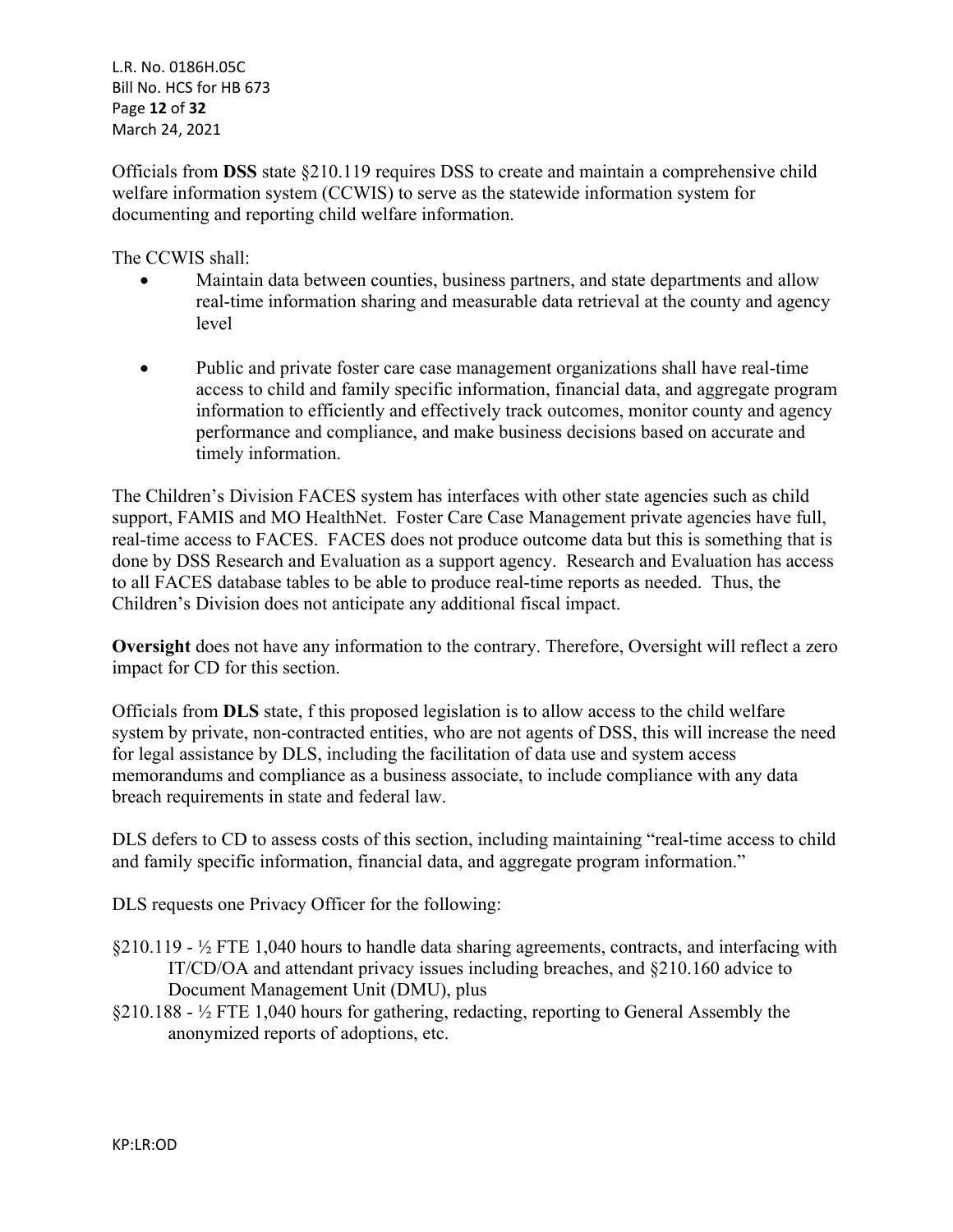L.R. No. 0186H.05C Bill No. HCS for HB 673 Page **13** of **32** March 24, 2021

**Oversight** notes DLS's request for 1 FTE at an annual salary of \$55,584 plus fringe benefits to cover the provisions of §§210.119; 210.160 and 210.188. Oversight does not have information to the contrary and therefore, Oversight will reflect the estimates as provided by DLS.

In response to a previous version of this bill, officials from **OA, ITSD/DSS** stated this section includes wording about building and maintaining a CCWIS system. FACES is currently in the process of converting from SACWIS to CCWIS. There is no cost estimated unless the plan is to replace FACES with a new system.

**Oversight** notes this section was not mentioned in the response to this version of the bill. Oversight assumes the conversion to CCWIS will be sufficient to satisfy the requirements of this proposal and no additional costs will be incurred by OA, ITSD/DSS for this section. Therefore, Oversight will reflect a zero impact for this section in the fiscal note for OA, ITSD/DSS.

#### §210.135 - Immunity from liability for DSS employees complying with §§210.109 to 210.165

Officials from **CD** state this section states any DSS employee complying with the provisions of §§210.109 to 210.165 in the making of a report, the taking of color photographs, or the making of radiologic examinations pursuant to §§210.109 to 210.165 and chapter 211, or the removal or retaining a child pursuant to §§210.109 to 210.165 and chapter 211, or in cooperating with CD with a qualified individual working under  $\frac{210.715}{\pi}$ , or any other law enforcement agency, juvenile office, court, or child protective service agency of this or any other state, in any of the activities pursuant to §§210.109 to 210.165 and chapter 211, or any other allegation of child abuse, neglect or assault, pursuant to §§568.045 to 568.060 shall have immunity from any liability, civil or criminal, that otherwise might result in such actions.

The Children's Division does not anticipate a fiscal impact at this time.

**Oversight** does not have any information to the contrary. Therefore, Oversight will reflect a zero impact in the fiscal note for this section.

#### §210.145 - An information system capable of receiving and maintaining reports of child abuse or neglect

**CD** officials state it appears this section makes changes to the electronic hotline reporting system. This is previously prescribed by §210.130.2. Therefore, Children's Division does not anticipate any additional fiscal impact.

**Oversight** does not have any information to the contrary. Therefore, Oversight will reflect a zero impact for CD for this section in the fiscal note.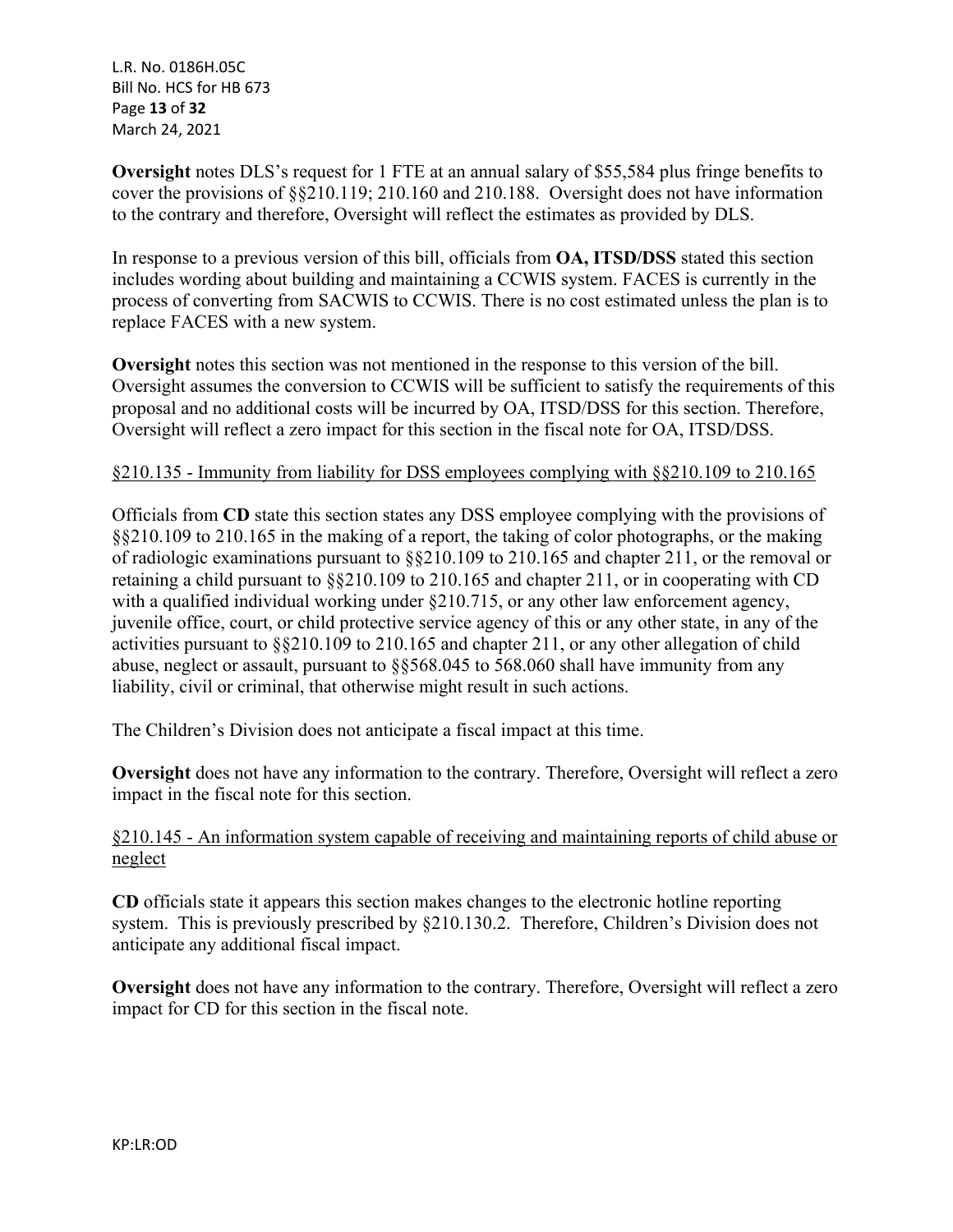§210.152 – OCA may release findings about any member of the multidisciplinary team

Officials from the **Children's Division** state this section adds language that nothing in the section shall preclude the Office of Child Advocate from releasing findings regarding the professional performance of any individual member of the multidisciplinary team as described in §660.520.

CD does not anticipate a fiscal impact at this time.

**Oversight** does not have any information to the contrary. Therefore, Oversight will reflect a zero impact in the fiscal note for this section.

## §210.160 - A guardian ad litem may conduct well-child checks in certain situations

Officials from **DSS** state this section removes the requirement of automatic appointment of guardians ad litem (GAL) in divorce, custody and dissolution cases. Subsection 3 requires CD, law enforcement and officers of the court to respond to an inquiry from the GAL within 48 hours. It seems that this should not change the regular course of business for CD workers who are handling foster care cases. Subsection 8 allows a GAL to conduct well-child checks in emergency situations under a court order. This section could be interpreted to allow courts to authorize GALs to conduct these checks pursuant to court orders in child-protection cases under §§455.550 to 455.538.

**DLS** states the 48-hour turnaround time will have a fiscal impact on DLS litigation support due to an increased need for on-call counsel available for redaction consultation in case questions arise as to what the guardian ad litem is legally entitled to know/have in the form of documents. The phrase "fully inform" does not explicitly say records, but records are likely necessary in order to "fully inform." The following FTEs are requested:

One Attorney based on 520 hours to advise the DMU re: redactions and 1,040 hours to defend the additional Termination of Parental Rights (TPR) cases filed by guardians ad litem across the state plus (for §211.032) 520 hours for additional court time and provision of legal services to CD regarding new requirement of monthly hearings for certain families.

One DMU based on 1,040 hours to request all records from CD, receive, redact and provide records to guardians ad litem within 48 hours of inquiry plus for (§210.188) 520 hours to assist with redaction of records for report to General Assembly for anonymized reports and (for §210.109) 520 hours to complete data entry and prepare reports regarding all action taken in reported cases.

**Oversight** notes DLS's request for 2 FTEs: One Attorney at an annual salary of \$60,461 plus fringe benefits to cover the provisions of §§210.160 and 211.032; and one DMU FTE at an annual salary of \$33,994 plus fringe benefits to cover the provisions of §§210.109; 210.160 and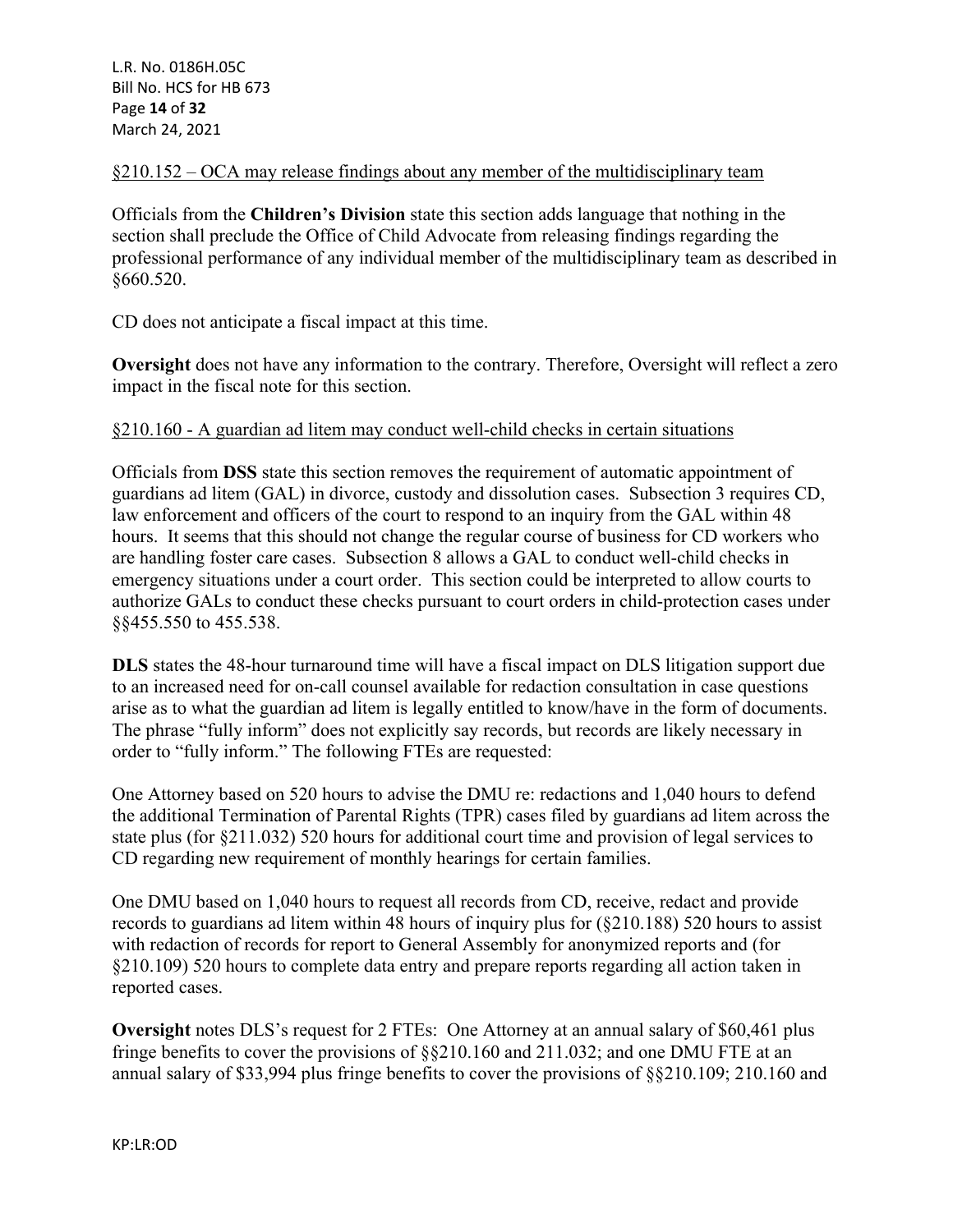L.R. No. 0186H.05C Bill No. HCS for HB 673 Page **15** of **32** March 24, 2021

210.188). Oversight does not have information to the contrary and therefore, Oversight will reflect the estimates as provided by DLS.

**CD** does not anticipate a fiscal impact.

**Oversight** does not have any information to the contrary. Therefore, Oversight will reflect a zero impact for this section for CD in the fiscal note.

Officials from **OA, B&P** state that if a guardian ad litem files a petition for termination of parental rights under this section, cost shall be assigned to DSS. B&P defers to DSS for any fiscal impact related to this provision.

**Oversight** notes OA, B&P's deferral to DSS for a statement of fiscal impact; for fiscal note purposes, Oversight assumes no fiscal impact for OA, B&P for this section.

#### §210.188 - Information to be included in the DSS report to the Governor & General Assembly

**CD** states §210.188 contains information to be included in a DSS report to the Governor and General Assembly and, if applicable, such information shall be broken down by county and agencies managing cases on behalf of DSS.

§210.188 requires CD to compile individual-level anonymized data for the prior calendar year that allows researchers to track children through the child protection system and allows analysis of outcomes and comparisons.

In response to the provisions of §210.188, CD states DSS Research and Evaluation works on this report, so any adjustments to these report or development of additional reports would be a cost to them. There would be additional staff time for the Children's Division Quality Assurance Unit to assist Research and Evaluation in the creation of the reports and the validation of the data. This section requires individual-level anonymized data to the Missouri research institution in order for them to produce a report containing various metrics.

CD further states the data required to be provided will not be sufficient to produce the required report. There will be a fiscal impact for a Missouri research institution to produce this report estimated to be \$200,000. CD does not have existing resources to produce this report.

**Oversight** does not have any information to the contrary. Therefore, Oversight will reflect the costs provided by CD for fiscal note purposes.

Officials from **DLS** state the requirement to make de-identified data available to researchers will require DLS involvement, in conjunction with the DSS Privacy Officer, to review and revise data use memorandums with research and add specifications on the use of the data, including a prohibition on attempting to pair the data with other sources to identify the client(s).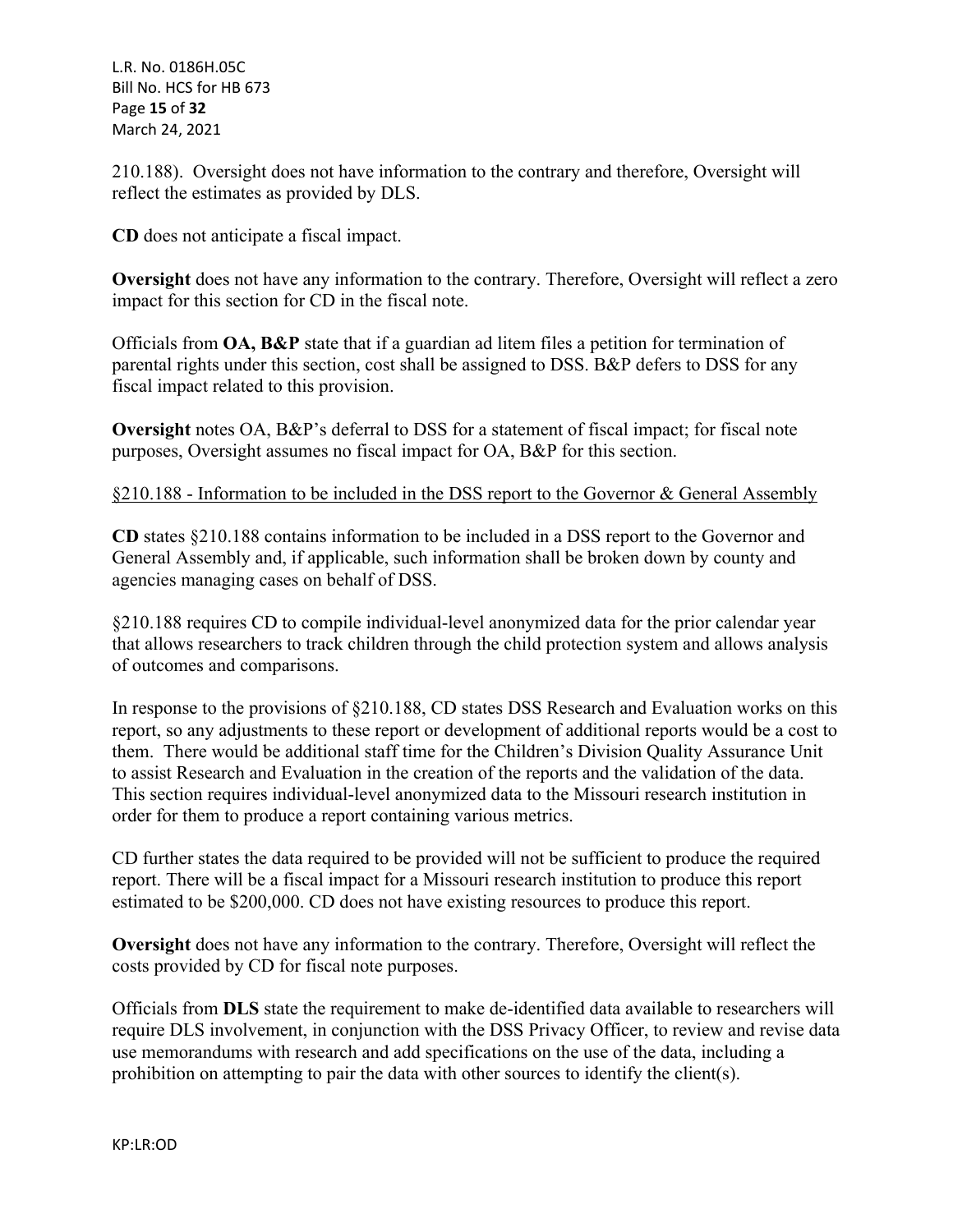L.R. No. 0186H.05C Bill No. HCS for HB 673 Page **16** of **32** March 24, 2021

**Oversight** notes that the Privacy Officer duties in this section have already been discussed and reflected in the FTE request under the DLS response for §210.119 and no additional FTE are being requested for this section. Therefore, Oversight will reflect a zero additional impact in the fiscal note for DLS for this section.

Officials from **OA, ITSD/DSS** state this section possibly changes the way annual reports are completed. OA, ITSD/DSS assumes this reporting would continue to be done by the DSS Research & Evaluation team and that OA, ITSD/DSS would have no role in these possible changes.

**Oversight** notes OA, ITSD/DSS assumes the proposal will have no fiscal impact on their organization. Oversight does not have any information to the contrary. Therefore, Oversight will reflect a zero impact for this section for OA, ITSD/DSS in the fiscal note.

#### §210.652 – Computerized method for the electronic exchange of data required by ICPC

This section of the proposal requires DSS to transition to an electronic system for submission of cases related to the Interstate Compact on the Placement of Children (ICPC).

Officials from **CD** state this has been completed and there is no new fiscal impact. However, there is an existing fiscal impact of dues in the amount of \$8,500 annually to maintain access to the national Association of Administrators of the Interstate Compact on the Placement of Children (AAICPC) system.

**Oversight** notes that CD assumes this section of the proposal will have no new fiscal impacts on their organization. Oversight does not have any information to the contrary. Therefore, Oversight will reflect a zero impact in the fiscal note for CD for this section.

Officials from **OA, ITSD** state this section of the proposal will require two weeks effort by one staff to develop method for electronic exchange of data between DSS and OA with ongoing maintenance included to support that process going forward. These costs have already been included in the OA, ITSD response under §37.717.

**Oversight** does not have information to the contrary and therefore, Oversight will reflect the estimates as provided by the OA, ITSD under §37.717.

Officials from **OA, B&P** state OA and DSS shall implement a computerized method for electronic exchange of information required by the Interstate Compact on the Placement of Children to place children across state lines. B&P defers to DSS and OA, ITSD for any fiscal impact related to this provision.

**Oversight** notes OA, B&P's deferral to DSS and OA, ITSD/DSS for a statement of fiscal impact; for fiscal note purposes, Oversight assumes no fiscal impact for OA, B&P for this section.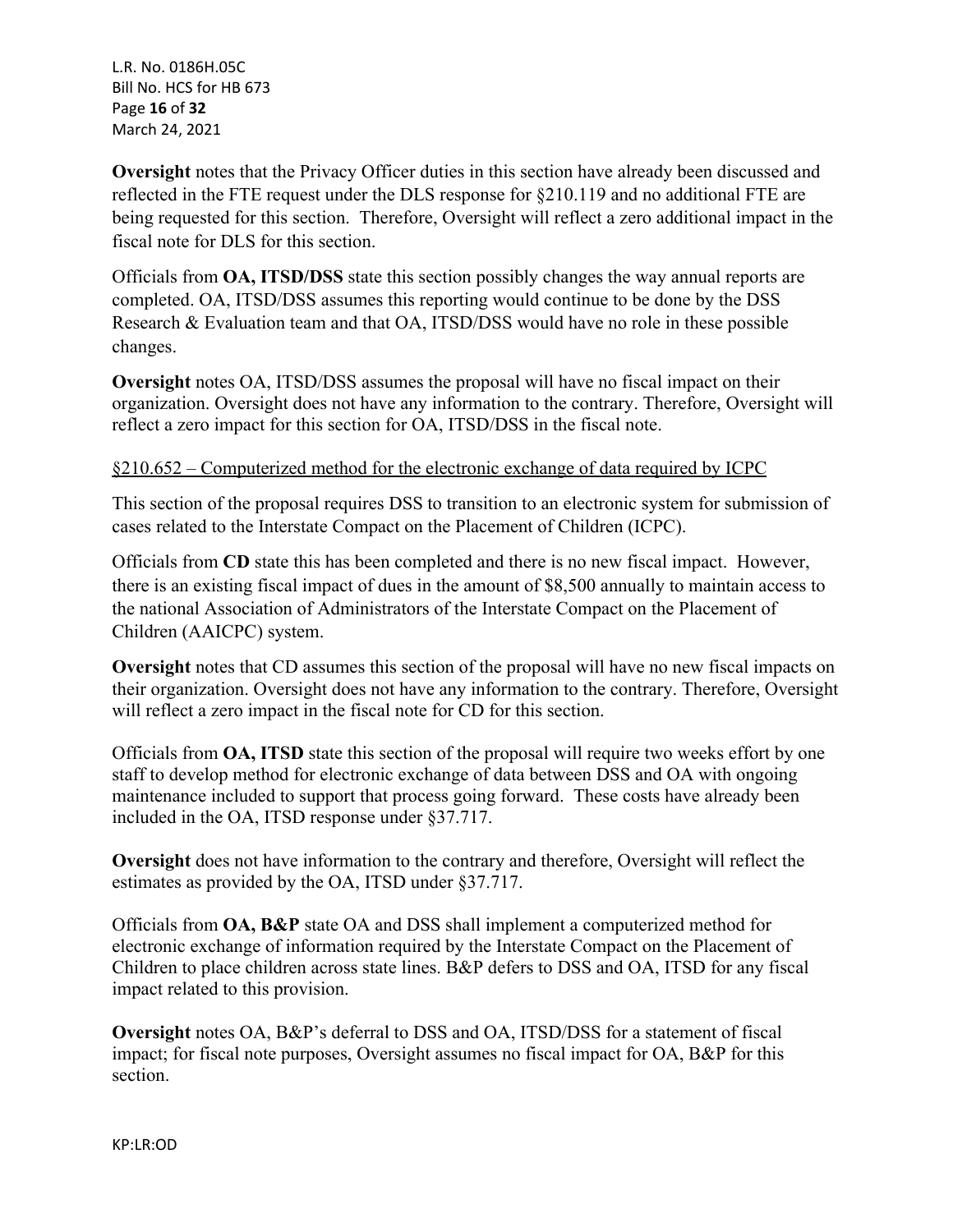## §210.715 – Provisions regarding the Family First Prevention and Services Act

Officials from CD state this section relates to language around implementation of the Family First Prevention and Services Act (FFPSA). This requires the Children's Division to establish the qualifications of the "qualified individual" doing the independent assessment by regulation. This also authorizes CD to promulgate rules, including emergency rules to implement provisions in this section and of the federal FFPSA act.

**CD** states these changes are needed to implement the FFPSA; if this language is not implemented, there could be a negative impact, as it could impact DSS' ability to earn federal funds.

There may be positive and negative fiscal impact due to the federal FFPSA act, however these costs are unknown at this time. The Children's Division will provide follow up information in the future.

**Oversight** does not have any information to the contrary. Oversight notes CD is not presenting any savings or losses at this time. Therefore, Oversight will reflect a zero impact in the fiscal note for this section.

Officials from **OA, ITSD/DSS** state the Family First Prevention and Safety Act will require changes to FACES but the costs associated with these changes are indeterminable at this time. These costs will be estimated at a later date when the actual requirements are defined by the Children's Division.

**Oversight** assumes OA, ITSD/DSS may seek additional appropriations if FFPSA provisions result in a significant increase in costs. Therefore, Oversight will reflect no fiscal impact to this organization for this section.

Officials from OA, B&P state the proposed legislation requires that the Department of Social Services (DSS) implement the provisions of the federal Family First Prevention Services Act (Title IV-B and Title IV-E of the Social Security Act). Budget and Planning defers to DSS on any impact to TSR due to the implementation of the programs within this Act.

**Oversight** notes OA, B&P's deferral to DSS and OA, ITSD/DSS for a statement of fiscal impact; for fiscal note purposes, Oversight assumes no fiscal impact for OA, B&P for this section.

#### §210.762 – Family support team provisions

Officials from the **Children's Division** state this section removes references to initial and temporary placements as it relates to protective custody. This section also adds optional members to the family support team including biological family members and relatives as well as professionals who are a resource to the family or child such as teachers, medical or mental health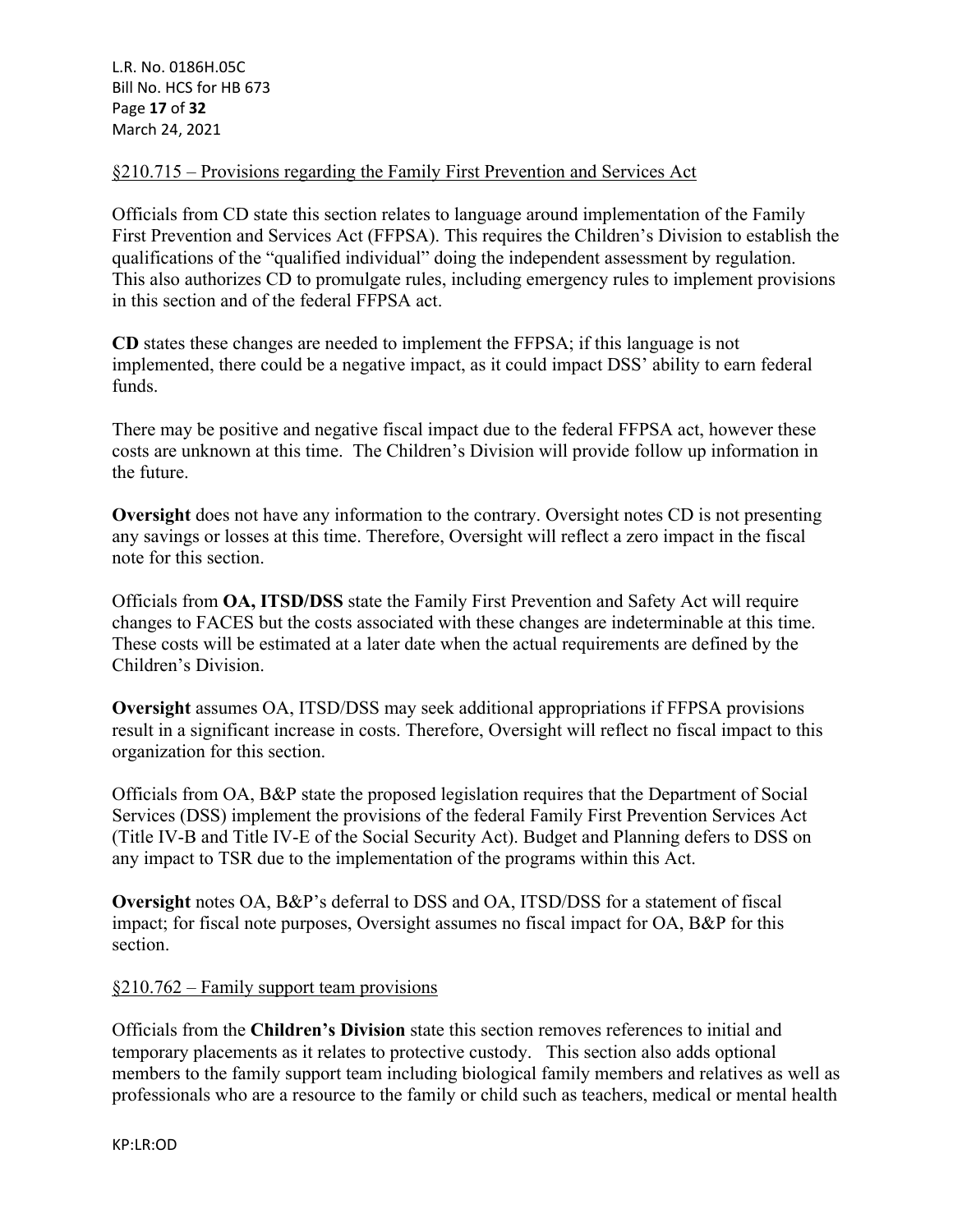L.R. No. 0186H.05C Bill No. HCS for HB 673 Page **18** of **32** March 24, 2021

providers who have treated the child, or clergy. This section does allow for Children's Division to exclude an individual from a meeting or make alternative arrangements for the individual to express their views if they become disruptive to the meeting.

This section also requires CD to develop a form to be signed at the conclusion of any team meeting that reflects the core commitments made by CD or the convener of the meeting and the parents of the child or any other party.

The requirements in this section already exist in §§210.145.14 and 210.147, so this does not create a fiscal impact for CD.

**Oversight** does not have any information to the contrary. Therefore, Oversight will reflect a zero impact in the fiscal not for this section.

Officials from **OA, ITSD/DSS** state the provisions of this section require work for a new form for Protective Custody.

**Oversight** notes the estimated costs for updates to FACES as the result of this proposal were not broken down by section and the costs included in the OA, ITSD/DSS estimate are total costs for §§208.151; 210.001; 210.762 and 559.120. The costs presented by OA, ITSD/DSS are listed under the agency's response for §208.151. Therefore, Oversight will reflect the costs provided by OA, ITSD/DSS for fiscal note purposes for these sections only.

#### §210.950 - "Safe Place for Newborns Act of 2002" and newborn safety incubators

Officials from the **Department of Health and Senior Services (DHSS)** state §210.950.13(2) allows DHSS to promulgate rules and regulations regarding newborn safety incubators, including rules governing the specifications, installation, maintenance, and oversight.

The **Division of Regulation and Licensure (DRL)** assumes it will take a Regulatory Compliance Manager (salary \$68,802) approximately 40 hours to make the required changes to state rules. Based on 2,080 working hours per year, this would require 0.02 FTE to assume these duties (40 hours / 2,080 hours per year) for a total personal service cost of \$1,376 (\$68,802  $*$ 0.02).

DRL assumes it will take a Registered Nurse (salary \$56,539) approximately 96 hours (8 hours per month X 12 months) to provide oversight for this section. Based on 2,080 working hours per year, this would require 0.05 FTE to assume these duties (96 hours / 2,080 hours per year) for a total personal service cost of  $$2,827$  (\$56,539  $*$  0.05).

**Oversight** assumes the DHSS has sufficient staff and resources available to absorb the minimal additional duties required by this proposal and will present no fiscal impact for this agency for this section.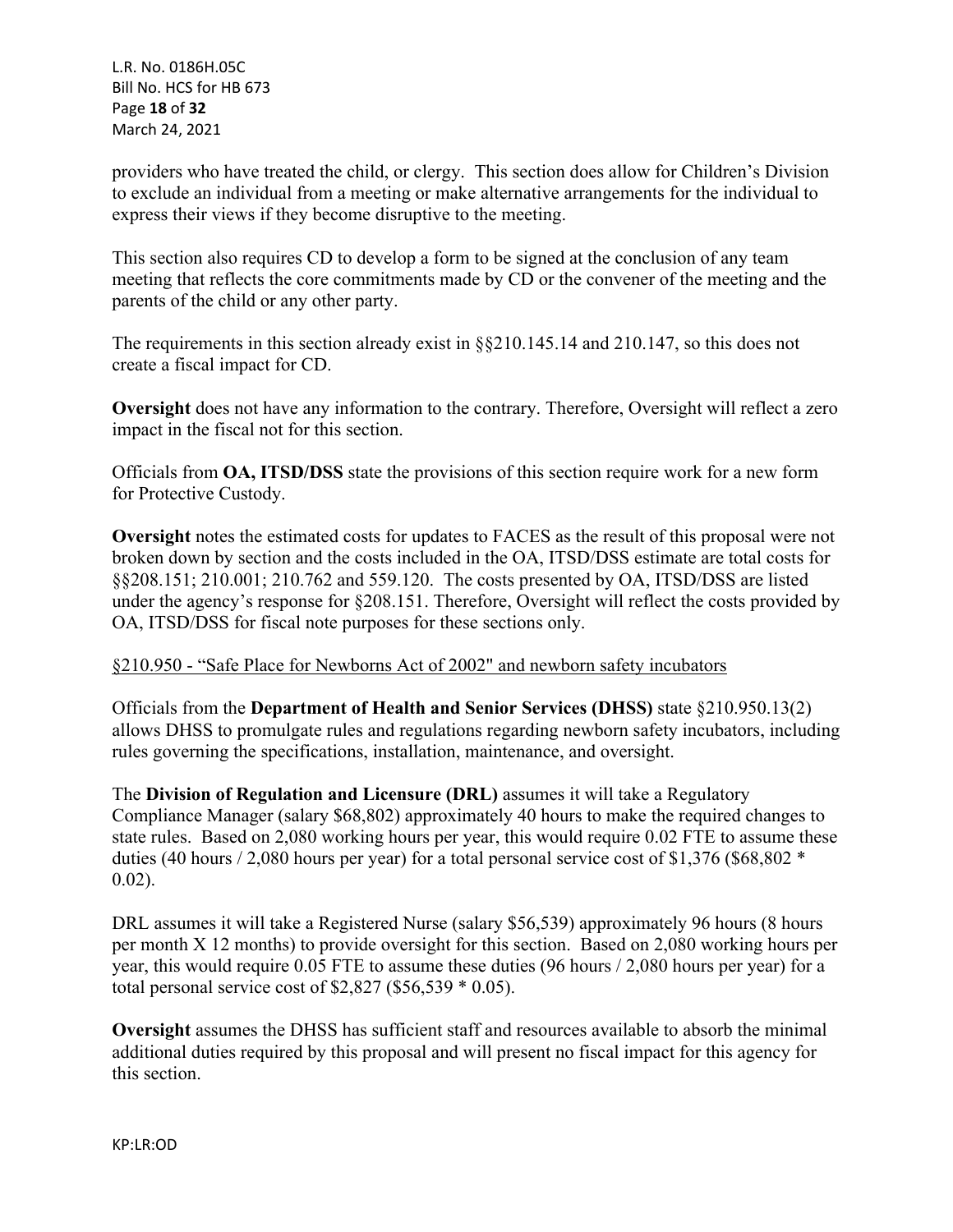L.R. No. 0186H.05C Bill No. HCS for HB 673 Page **19** of **32** March 24, 2021

Officials from **DSS** state this bill modifies §210.950.2 by adding the term "Newborn safety incubator", defined as a medical device used to maintain an optimal environment for the care of a newborn infant. This bill adds the option to deliver the child safely to a newborn safety incubator as defined under this section.

This legislation does not specify where these safety incubators might be located and how many would be made available. Current law requires these children to be delivered into the physical custody of authorized individuals. CD is notified and takes physical custody of the child. This law would allow a parent to deposit the child in an incubator anonymously, without having direct contact with authorized personnel, which could result in an increase of children coming into care.

In fiscal year FY19, 12 children were taken into care as a result of being delivered to authorized personnel in accordance to this law. In FY20, two (2) were delivered into care. The average of fiscal years 2019 and 2020 is approximately three (3) per year. Based on this average, CD assumes that the number of children entering Foster Care (FC) could be anywhere from an additional 0 to 3 children per year under this law.

As a result of children entering Foster Care (FC), program costs including Children's Treatment Services (CTS), FC, and Residential Treatment Services (RTX) would be incurred ranging from \$0 to \$55,282. CTS services utilized could be for the parent or child. CD assumes that 25% of the children would need to be placed as an emergency placement resulting in RTX costs with 75% of the children being immediately placed with a resource parent resulting in FC costs. Below is the breakdown of program costs.

|            | $12$ -mo    | $10$ -mo    |
|------------|-------------|-------------|
| <b>CTS</b> | \$7,662.00  | \$6,385.00  |
| FC.        | \$29,306.00 | \$24,421.67 |
| RTX.       | \$18,314.00 | \$15,261.67 |
|            | \$55,282.00 | \$46,068.33 |

CD assumes that existing staff and resources could absorb the number of children coming into care as a result of this legislation.

**Oversight** does not have any information to the contrary. Therefore, Oversight will reflect the absorbable fiscal impact assumed by CD for this section for fiscal note purposes.

Officials from the **Nodaway County Ambulance District** state installing these safety incubators at all fire, police stations and medical facilities would add a great deal of expense and maintenance. It is not clear why these unfunded incubators are necessary and the logistics of keeping them outside within 50 feet of the listed facilities. The definition this safety incubator is still very subjective making it difficult to project the actual mandated expense.

**Oversight** notes that §210.950.13(2) states DHSS **may** promulgate all necessary rules and regulations for the administration of this section, including rules governing newborn safety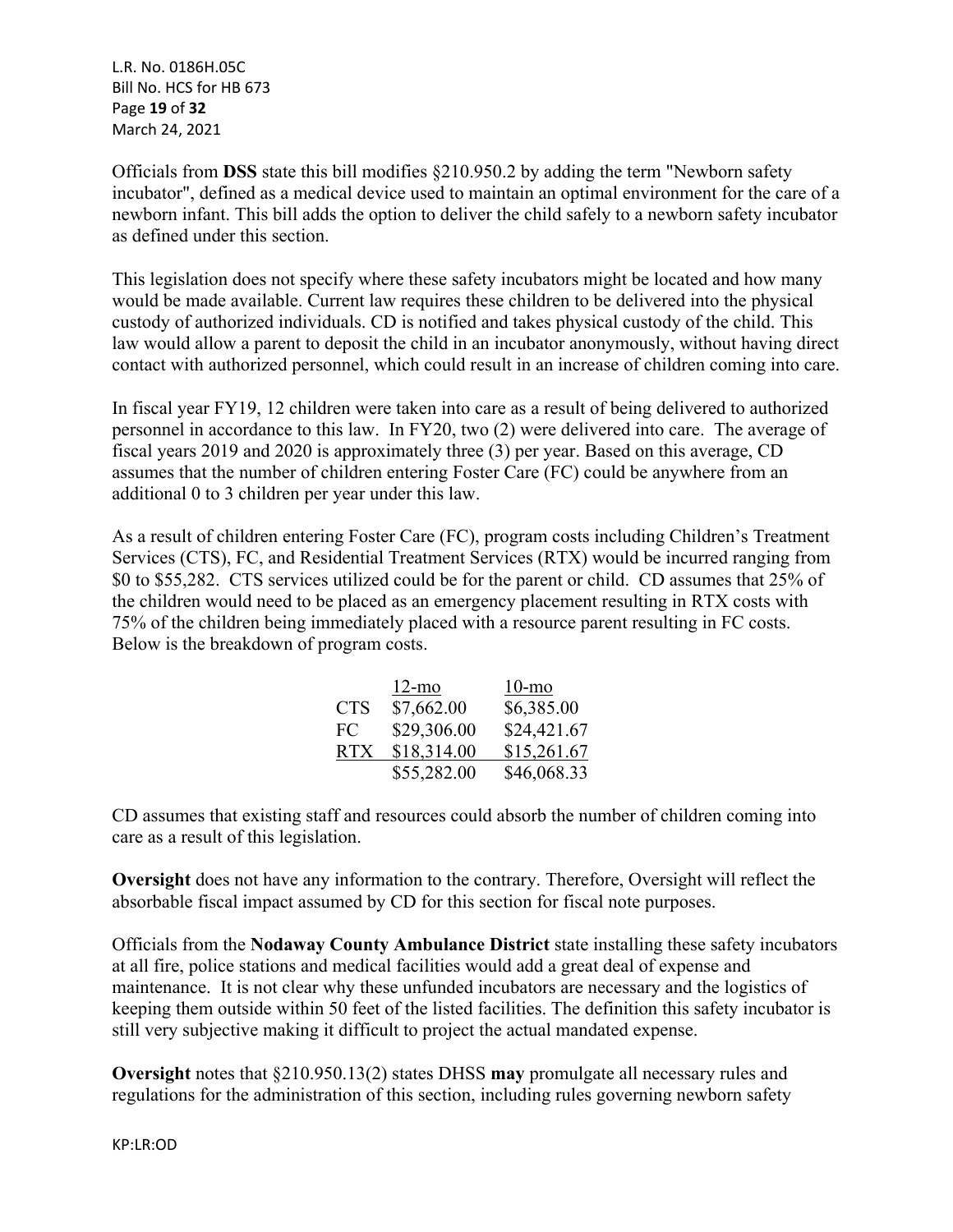L.R. No. 0186H.05C Bill No. HCS for HB 673 Page **20** of **32** March 24, 2021

incubators as defined under this section. Given the permissive language in this section, Oversight assumes the installation of safety incubators is optional, and will reflect a zero impact for police stations, fire stations, or medical facilities for this section for fiscal note purposes.

#### §210.1220 – Children's Division and medical care for children

The **Children's Division** states this bill specifies CD's authority to consent to medical care provided to a child in the legal custody of the Division depending on the extent of the care and which circumstances require a court decision. This would not create a fiscal or programmatic impact for CD.

**Oversight** does not have any information to the contrary. Therefore, Oversight will reflect the no fiscal impact assumed by CD for this section for fiscal note purposes.

## §211.032 - When a child comes under the court's jurisdiction due to allegations of child abuse or neglect

Officials from **CD** state this section provides that if a child comes under the court's jurisdiction due to allegations of child abuse or neglect and all children in the home are under 3 years of age, the court shall:

- (1) Conduct monthly hearings on the status of the case;
- (2) Support frequent visitation with the child's parents and with the concurrent permanency resource parent if it is in the best interest of the child; and
- (3) At the hearing on disposition and at each permanency hearing thereafter, enter an order requiring that the parties exercise active efforts to finalize a primary and concurrent permanency plan for each child.

CD states this section would have a fiscal impact for Children's Division. This would result in increased staff time in court and preparation for court. The fiscal justification is outlined below:

In FY20 there were 1,789 cases where all children in a home were under age 3. In current practice those cases would involve 5,367 incidents of court attendance for the first 90 days; 5,367 incidents of court attendance for the first year of the cases and 3,578 incidents of court attendance in the subsequent year. This would result in a cumulative total of 14,312 incidents of court attendance for the first two years of these cases.

With the proposed language in this section, based on FY20 numbers, this would now result in 5,367 court incidents in the first 90 days of the case, 16,101 incidents of court attendance in the first year of the case, and 21,468 incidents of court attendance in the subsequent year. This would result in a cumulative total of 42,936 incidents of court attendance for the first two years of these cases.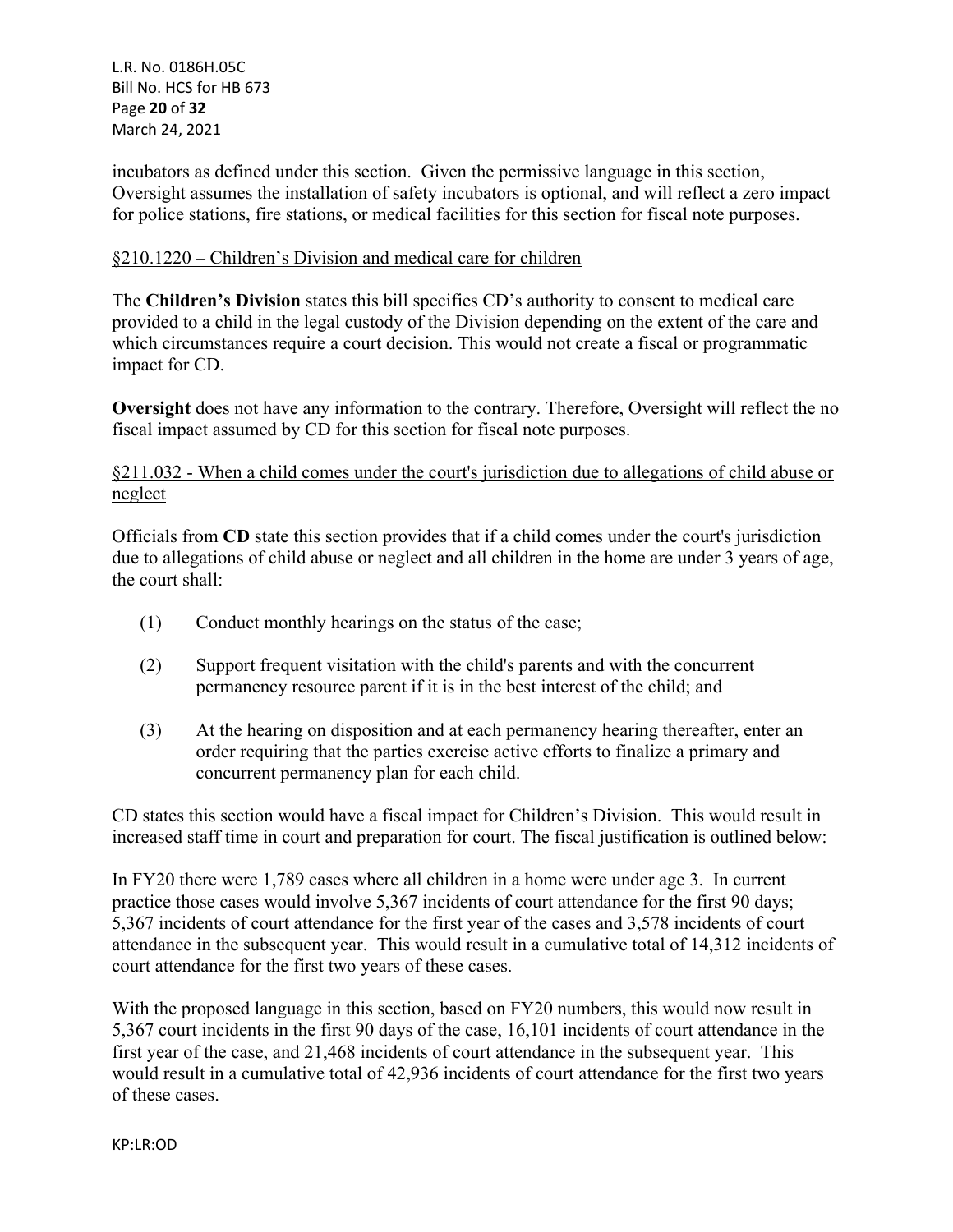L.R. No. 0186H.05C Bill No. HCS for HB 673 Page **21** of **32** March 24, 2021

Based on these calculations, this would require 6 FTEs and annually those FTEs would cost \$302,602 annually and total projected staffing costs over 2 years would be \$605,205. The data would be subject to change based on an increase or decrease in the number of children in a household that were all under age 3.

**Oversight** does not have information to the contrary and therefore, Oversight will reflect the estimates as provided by CD.

Officials from **DLS** state this legislation will have a fiscal impact on the DLS by requiring more frequent hearings for children under three years of age in foster care. DLS defers to CD to assess the additional fiscal impact borne by CD related to more frequent hearings. It is also important to note that additional hearings require additional court time from all parties and their counsel, including guardians ad litem, parent counsel, of which some costs may be paid by the Children's Division.

**Oversight** notes the Attorney's duties in this section have already been discussed and reflected in the FTE request under the DLS response for §210.160 and no additional FTE are being requested for this section. Therefore, Oversight will reflect a zero additional impact in the fiscal note for DLS for this section.

#### §211.072 - Detention of juveniles certified as adults

**DSS** officials state his section relates to the detention of juveniles certified as adults.

Officials from **DSS, Division of Youth Services (DYS)** state this proposal will have no fiscal impact on DYS. §211.072 is modified to require a juvenile who has been certified to remain in a juvenile detention facility while awaiting the trial in adult court. This section further provides for pathways for a hearing to be held to determine if the juvenile detention facility is the best place for the juvenile to await trial. This action would not involve DYS.

**Oversight** does not have any information to the contrary. Therefore, Oversight will reflect a zero impact for DYS in the fiscal note.

**CD** officials do not anticipate a fiscal impact.

**Oversight** does not have any information to the contrary. Therefore, Oversight will reflect a zero impact for CD in the fiscal note.

## §211.261 - Appeals allowed to certain people from any order modifying the placement of a child

Officials from **CD** state this section provides, notwithstanding the provisions of subsection 1 of this section, an appeal shall be allowed to the: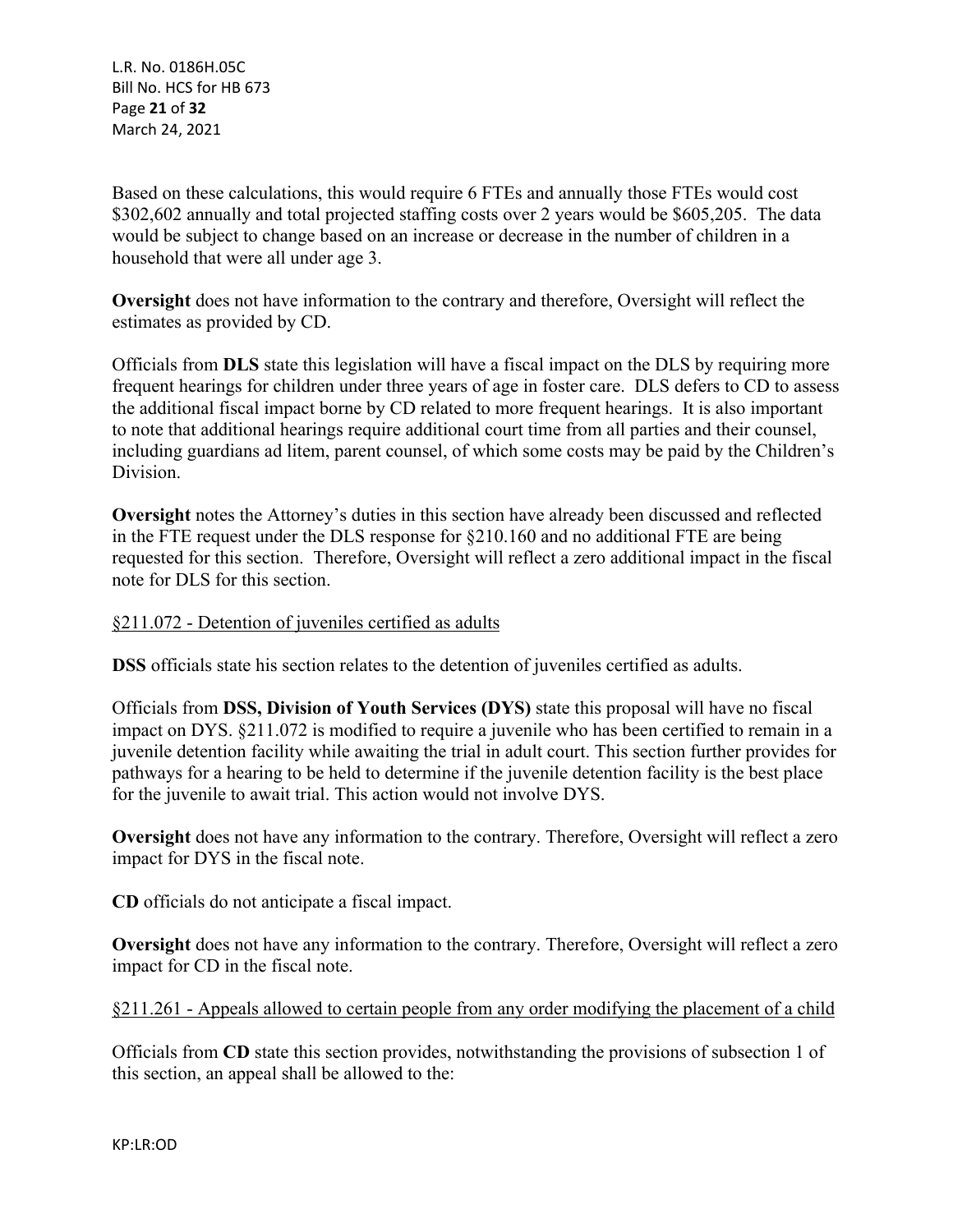(2) Parent, guardian ad litem, or juvenile officer from any order changing or modifying the placement of a child.

This language possesses a potential impact to CD given an appeal of an order of placement would increase workload for the case manager to identify an alternative placement option, could potentially increase the length of time for a child in care due to placement disruption and could potentially increase the need for DLS assistance. It is unknown currently how many cases have a court ordered placement.

**Oversight** does not have any information to the contrary. Oversight notes CD and DLS did not request additional staff to implement the provisions of this section. Therefore, Oversight assumes CD and DLS will be able to perform any additional duties required by this proposal with current staff and resources and will reflect no fiscal impact to CD or DLS for fiscal note purposes. Oversight also assumes CD and/or DLS may seek additional appropriations if this section of the proposal results in a significant increase in costs.

#### §211.447 - The court may find that a young child has been abandoned if …

**CD** officials state this section changes the definitions of abandonment in Termination of Parental Rights (TPR) cases and adds certain criminal offenses in TPR cases.

The Children's Division does not anticipate a fiscal impact.

**Oversight** does not have any information to the contrary. Therefore, Oversight will reflect a zero impact in the fiscal note for this section.

#### §211.505 - "Safe Baby Court"

Officials from **CD** assume children who would be "recording and tracking movement on" are children who would already be involved in the Children's Division system and existing structures are in place for those data requests. Therefore, there is no fiscal impact to CD.

**Oversight** does not have any information to the contrary. Therefore, Oversight will reflect a zero impact in the fiscal note for CD for this section.

#### §217.777 - Department of Corrections to promote opportunities for certain primary caregivers

**CD** officials state this legislation requires the Department of Corrections to promote opportunities for nonviolent primary caregivers to care for their dependent children.

The Children's Division does not anticipate a fiscal impact at this time.

**Oversight** does not have any information to the contrary. Therefore, Oversight will reflect a zero impact in the fiscal note for CD for this section.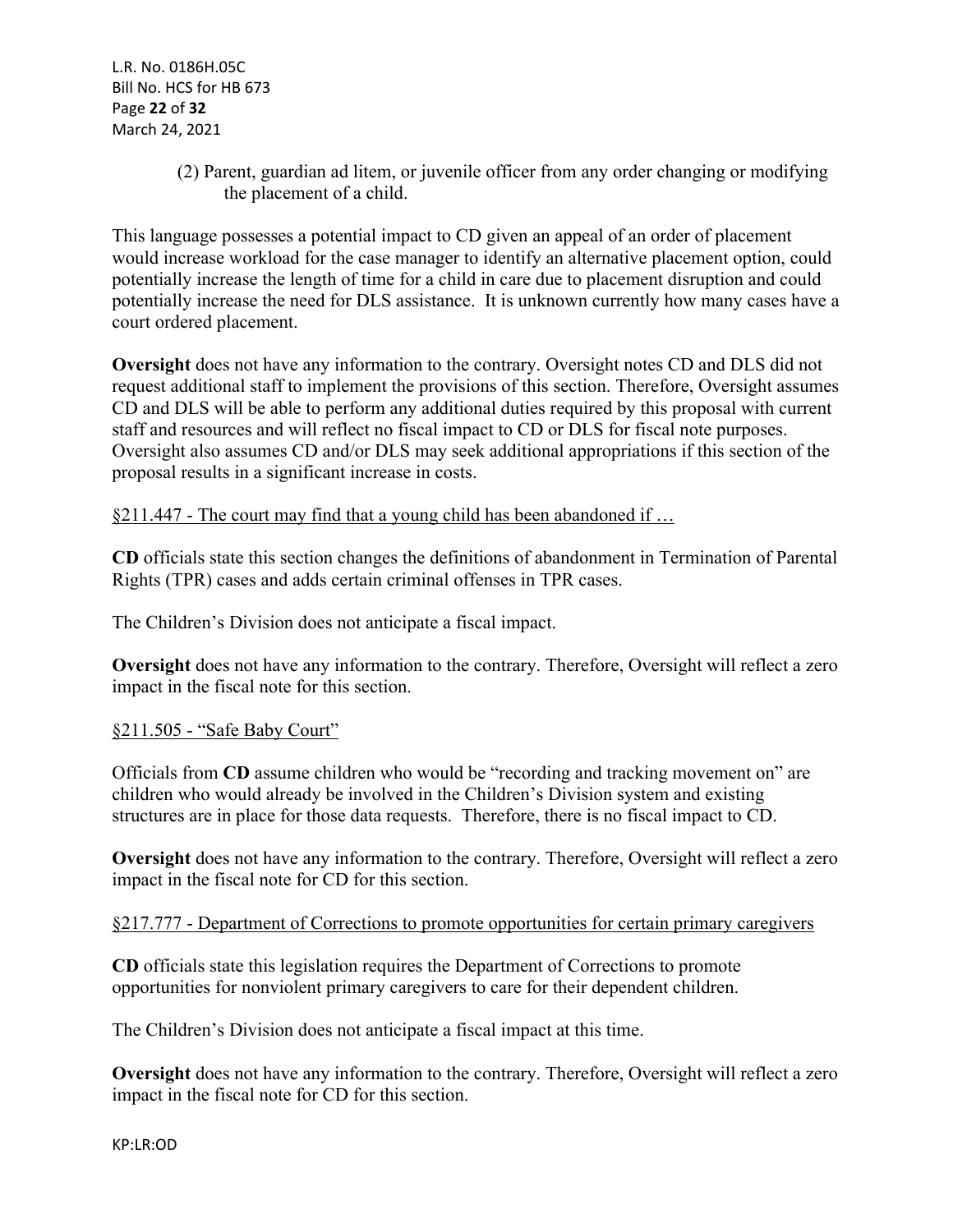L.R. No. 0186H.05C Bill No. HCS for HB 673 Page **23** of **32** March 24, 2021

#### §§453.030 and 453.040 – Courts, adoption and Termination of Parental Rights

Officials from **OA, B&P** state this proposal eliminates the requirement that adoptive parents or the relevant child placing agency bear the cost of attorney fees incurred during the adoption process by the birth parents. The bill does not make clear who or what entity will be responsible for compensating birth parents for the cost of attorney fees. This proposal will have no direct impact on Budget and Planning and will not impact the calculation pursuant to Art. X, Sec. 18(e).

B&P assumes that legal representation appointed by the court for birth parents during the adoption process will be provided pro bono. In the event these services are not provided pro bono, B&P assumes that the cost of legal fees will be borne by some other entity which could include the State of Missouri.

**Oversight** does not have any information to the contrary. Oversight notes B&P assumes legal representation for adoption cases will likely be provided pro bono, therefore, for fiscal note purposes, Oversight assumes no fiscal impact for B&P for this section.

Officials from **CD** do not anticipate a fiscal impact for these sections.

**Oversight** does not have any information to the contrary. Therefore, Oversight will reflect a zero impact in the fiscal note for this section.

#### §559.120 – Courts may require a defendant to participate in a community-based treatment program

Officials from **CD** state this section asks that when a defendant is sentenced and meets appropriate qualifications that if the defendant is the primary caregiver of one or more dependent children that the court shall consider requiring the defendant to participate in a community-based treatment program.

The Children's Division does not anticipate a fiscal impact at this time.

**Oversight** does not have any information to the contrary. Therefore, Oversight will reflect a zero impact in the fiscal note for CD for this section.

Officials from **OA, ITSD/DSS** state this section requires the addition of a new placement reason in the FACES application.

Oversight notes the estimated costs for updates to FACES as the result of this proposal were not broken down by section and the costs included in the OA, ITSD/DSS estimate are total costs for §§208.151; 210.001; 210.762 and 559.120. The costs presented by OA, ITSD/DSS are listed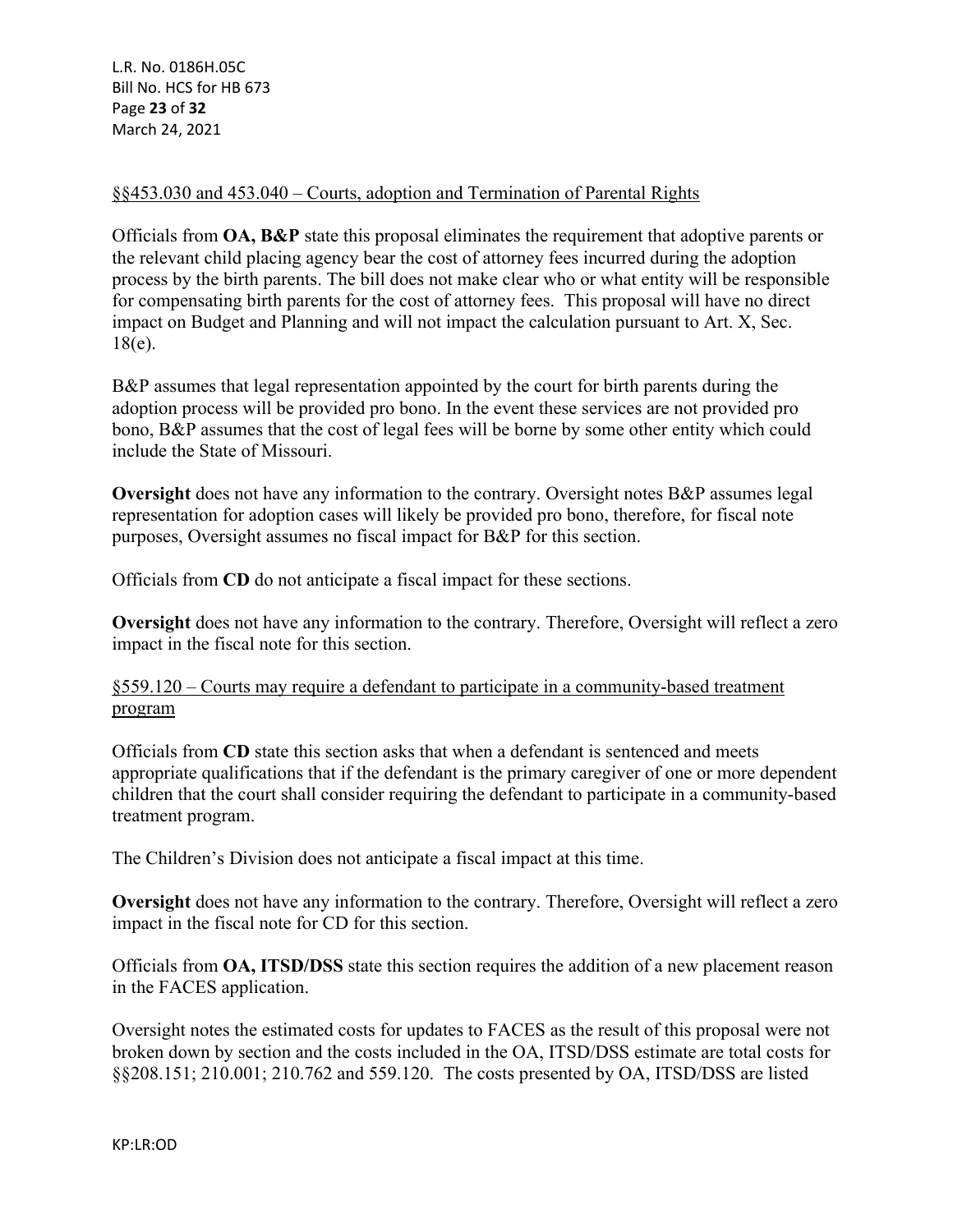L.R. No. 0186H.05C Bill No. HCS for HB 673 Page **24** of **32** March 24, 2021

under the agency's response for §208.151. Therefore, Oversight will reflect the costs provided by OA, ITSD/DSS for fiscal note purposes for these sections only.

#### Responses regarding the proposed legislation as a whole

Officials from **Office of the State Courts Administrator (OSCA)** state there may be some impact but there is no way to quantify that currently. Any significant changes will be reflected in future budget requests.

**Oversight** does not have any information to the contrary. Therefore, Oversight assumes the OSCA will be able to perform any additional duties required by this proposal with current staff and resources and will reflect no fiscal impact to the OSCA for fiscal note purposes. Oversight also assumes OSCA may seek additional appropriations if the proposal results in a significant increase in costs.

Officials from the **Bevier Fire Department** stated there would be an impact, but did not specify the type or amount of the fiscal impact.

Because the type of impact; how the impact would be incurred and whether or not the impact would be positive or negative was not provided by the Bevier Fire Department, **Oversight** will reflect a zero impact in the fiscal note for this agency.

**Oversight** notes the **Attorney General's Office**, the **Department of Commerce and Insurance**, the **Department of Corrections**, the **Department of Elementary and Secondary Education**, the **Department of Health and Senior Services**, the **Department of Higher Education and Workforce Development**, the **Department of Public Safety, Missouri Highway Patrol**, the **Department of Revenue**, the **Governor's Office**, the **Missouri Department of Transportation**, the **Missouri House of Representatives**, the **Missouri Senate**, the **Missouri Office of Prosecution Services**, the **State Public Defender's Office**, the **State Tax Commission**, the **Crawford County 911 Board**, the **Hermann Area Hospital District**, the **Kansas City Health Department**, the **Kansas City Police Department**, the **Newton County Health Department** each assume the proposal will have no fiscal impact on their respective organizations.

**Oversight** does not have any information to the contrary. Therefore, Oversight will reflect a zero impact in the fiscal note for these agencies.

In response to previous versions of this proposal, the **Cole Camp Ambulance District**, the **Columbia/Boone County Department of Public Health and Human Services**, the **Crestwood Police Department**, the **El Dorado Springs Police Department**, the **High Point R-III School District**, the **Kimberling City Police Department**, the **Rolla Rural Fire Protection District**, the **Sugar Creek Fire Department**, the **St. Joseph Police Department**, the **St. Louis County Health Department** and the **Tipton Police Department** each assumed the proposal would have no fiscal impact on their respective organizations.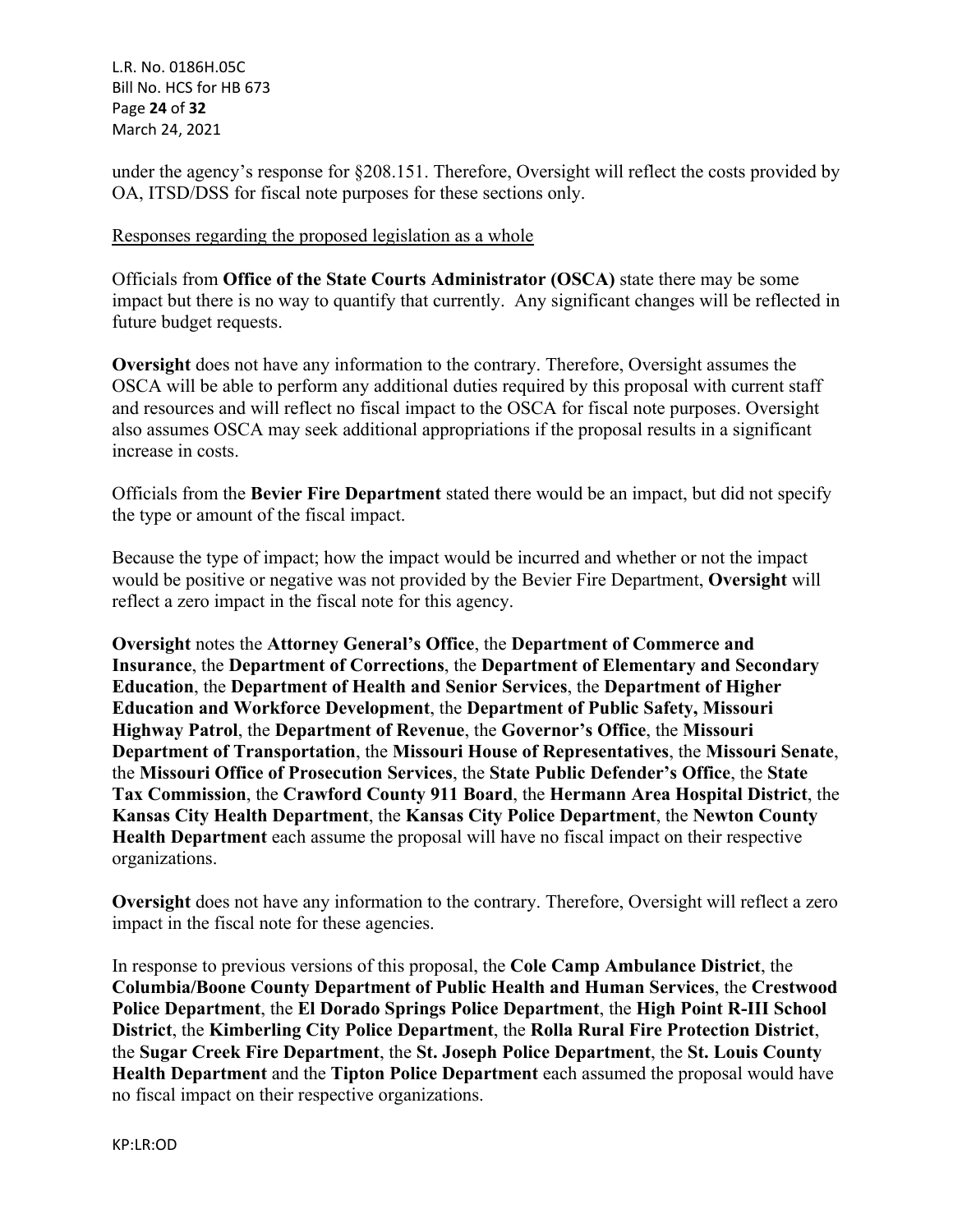L.R. No. 0186H.05C Bill No. HCS for HB 673 Page **25** of **32** March 24, 2021

**Oversight** does not have any information to the contrary. Therefore, Oversight will reflect a zero impact in the fiscal note for these agencies.

**Oversight** only reflects the responses that we have received from state agencies and political subdivisions; however, other counties, sheriffs, police departments, fire departments, ambulance districts, hospitals, local public health agencies and schools were requested to respond to this proposed legislation but did not. A general listing of political subdivisions included in our database is available upon request.

## Rule Promulgation

Officials from the **Joint Committee on Administrative Rules** assume this proposal is not anticipated to cause a fiscal impact beyond its current appropriation.

Officials from the **Office of the Secretary of State** notes many bills considered by the General Assembly include provisions allowing or requiring agencies to submit rules and regulations to implement the act. The Secretary of State's office is provided with core funding to handle a certain amount of normal activity resulting from each year's legislative session. The fiscal impact for this fiscal note to Secretary of State's office for Administrative Rules is less than \$5,000. The Secretary of State's office recognizes that this is a small amount and does not expect that additional funding would be required to meet these costs. However, they also recognize that many such bills may be passed by the General Assembly in a given year and that collectively the costs may be in excess of what their office can sustain with their core budget. Therefore, SOS reserves the right to request funding for the cost of supporting administrative rules requirements should the need arise based on a review of the finally approved bills signed by the governor.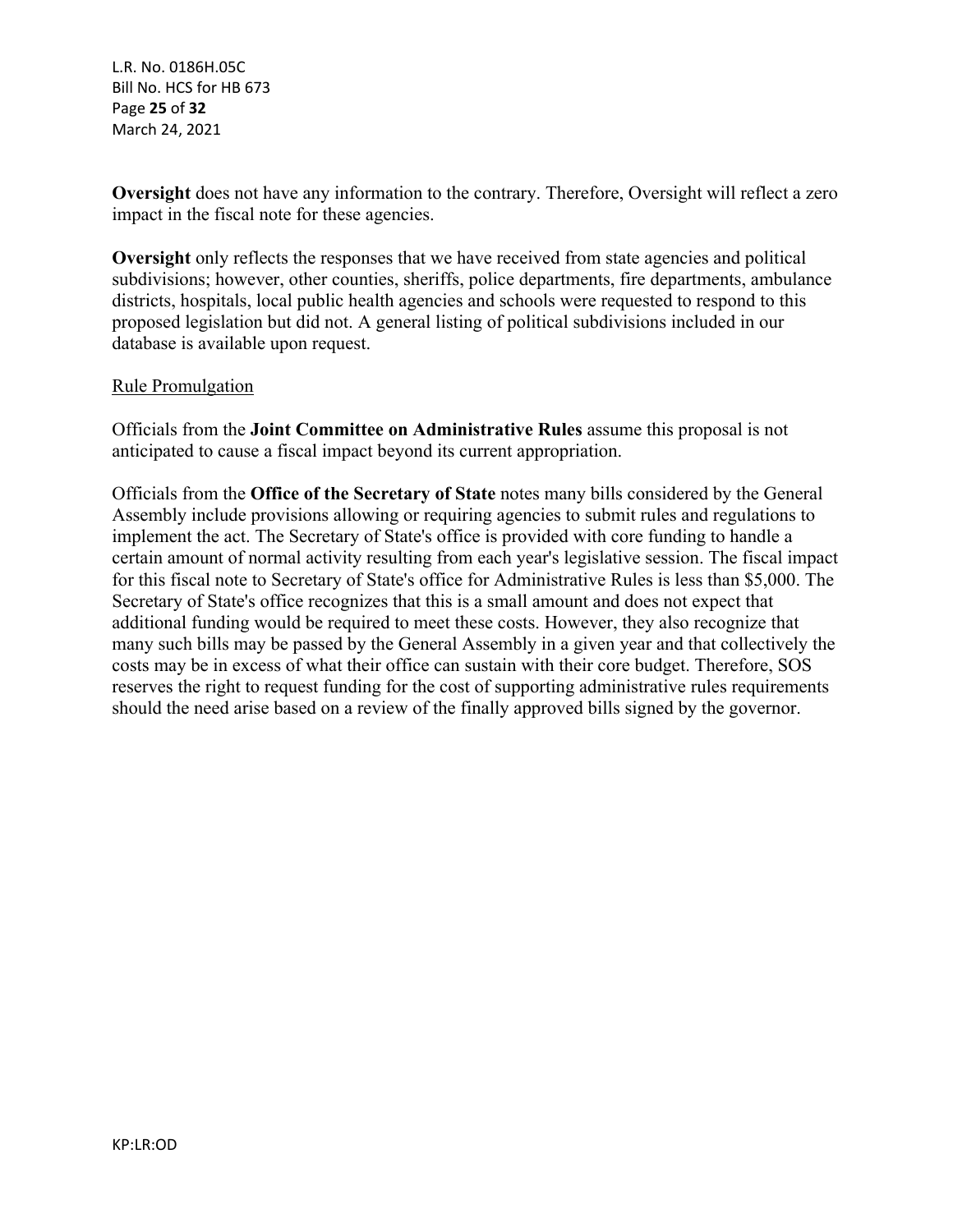L.R. No. 0186H.05C Bill No. HCS for HB 673 Page **26** of **32** March 24, 2021

| FISCAL IMPACT - State                                                                                                                           | FY 2022            | FY 2023           | FY 2024            |
|-------------------------------------------------------------------------------------------------------------------------------------------------|--------------------|-------------------|--------------------|
| Government                                                                                                                                      | $(10 \text{ Mo.})$ |                   |                    |
|                                                                                                                                                 |                    |                   |                    |
| <b>GENERAL REVENUE</b>                                                                                                                          |                    |                   |                    |
|                                                                                                                                                 |                    |                   |                    |
| Costs - OA, OCA (§37.717) p. 3                                                                                                                  |                    |                   |                    |
| Personal service                                                                                                                                | $(\$66,667)$       | $(\$80,800)$      | $(\$81,608)$       |
| Fringe benefits                                                                                                                                 | $(\$42,400)$       | $(\$51,150)$      | $(\$51,423)$       |
| Equipment and expense                                                                                                                           | (\$5,464)          | \$0               | <u>\$0</u>         |
| Total Costs - OA, OCA                                                                                                                           | (\$114,531)        | (\$131,950)       | (\$133,031)        |
| FTE Changes OA, OCA                                                                                                                             | 2 FTE              | 2 FTE             | 2 FTE              |
|                                                                                                                                                 |                    |                   |                    |
| Costs - OA, ITSD (§§37.717 and                                                                                                                  |                    |                   |                    |
| 210.652) Safety reporting and data                                                                                                              |                    |                   |                    |
| exchange p. 3-4                                                                                                                                 | (\$106,704)        | $(\$23,516)$      | $(\$24,063)$       |
|                                                                                                                                                 |                    |                   |                    |
| FISCAL IMPACT - State                                                                                                                           | FY 2022            | FY 2023           | FY 2024            |
| Government (continued)                                                                                                                          | $(10 \text{ Mo.})$ |                   |                    |
|                                                                                                                                                 |                    |                   |                    |
| Costs - DSS/MHD (§208.151)                                                                                                                      |                    |                   |                    |
| Program distributions - former foster                                                                                                           | $$19,627,290$ to   | $($24,877,240$ to | $(\$25,797,698$ to |
| care youth pp. 7-9                                                                                                                              | \$56,013,956)      | \$70,996,690)     | \$73,623,568)      |
|                                                                                                                                                 |                    |                   |                    |
| Costs - OA, ITSD/DSS (§§208.151;                                                                                                                |                    |                   |                    |
| 210.001; 210.762 and 559.120)                                                                                                                   |                    |                   |                    |
| FACES system changes pp. 9-10, 18                                                                                                               |                    |                   |                    |
| and 23-24.                                                                                                                                      | (\$104,960)        | $(\$21,517)$      | $(\$22,055)$       |
|                                                                                                                                                 |                    |                   |                    |
| $\frac{\text{Costs}}{\text{Oosts}} - \frac{\text{DSS}}{\text{DLS}} \left( \frac{\text{SS}}{\text{S}} \frac{\text{S}}{\text{S}} \right) 10.109;$ |                    |                   |                    |
| 210.119; 210.160; 210.188 and                                                                                                                   |                    |                   |                    |
| 211.032) pp. 11-15 and 21                                                                                                                       |                    |                   |                    |
| Personal service                                                                                                                                | (\$175,417)        | $(\$212,605)$     | $(\$214,731)$      |
| Fringe benefits                                                                                                                                 | (\$104,925)        | $(\$126,607)$     | $(\$127,311)$      |
| Equipment and expense                                                                                                                           | (\$31,618)         | (\$28,411)        | $(\$29,121)$       |
| Total Costs - DSS                                                                                                                               | $(\$311,960)$      | $(\$367,623)$     | (\$371,163)        |
| FTE Changes DSS                                                                                                                                 | 4 FTE              | 4 FTE             | 4 FTE              |
|                                                                                                                                                 |                    |                   |                    |
| Costs - DSS/CD (§210.188) Contract                                                                                                              |                    |                   |                    |
| with an institution for report to the                                                                                                           |                    |                   |                    |
| Governor and General Assembly p. 15                                                                                                             | $(\$200,000)$      | $(\$205,000)$     | $(\$210, 125)$     |
|                                                                                                                                                 |                    |                   |                    |
| $\frac{\text{Costs}}{\text{Costs}} - \frac{\text{DSS}}{\text{CD}}$ (§211.032) pp. 20-21                                                         |                    |                   |                    |
| Personal service                                                                                                                                | $(\$214, 531)$     | $(\$260,012)$     | $(\$262,612)$      |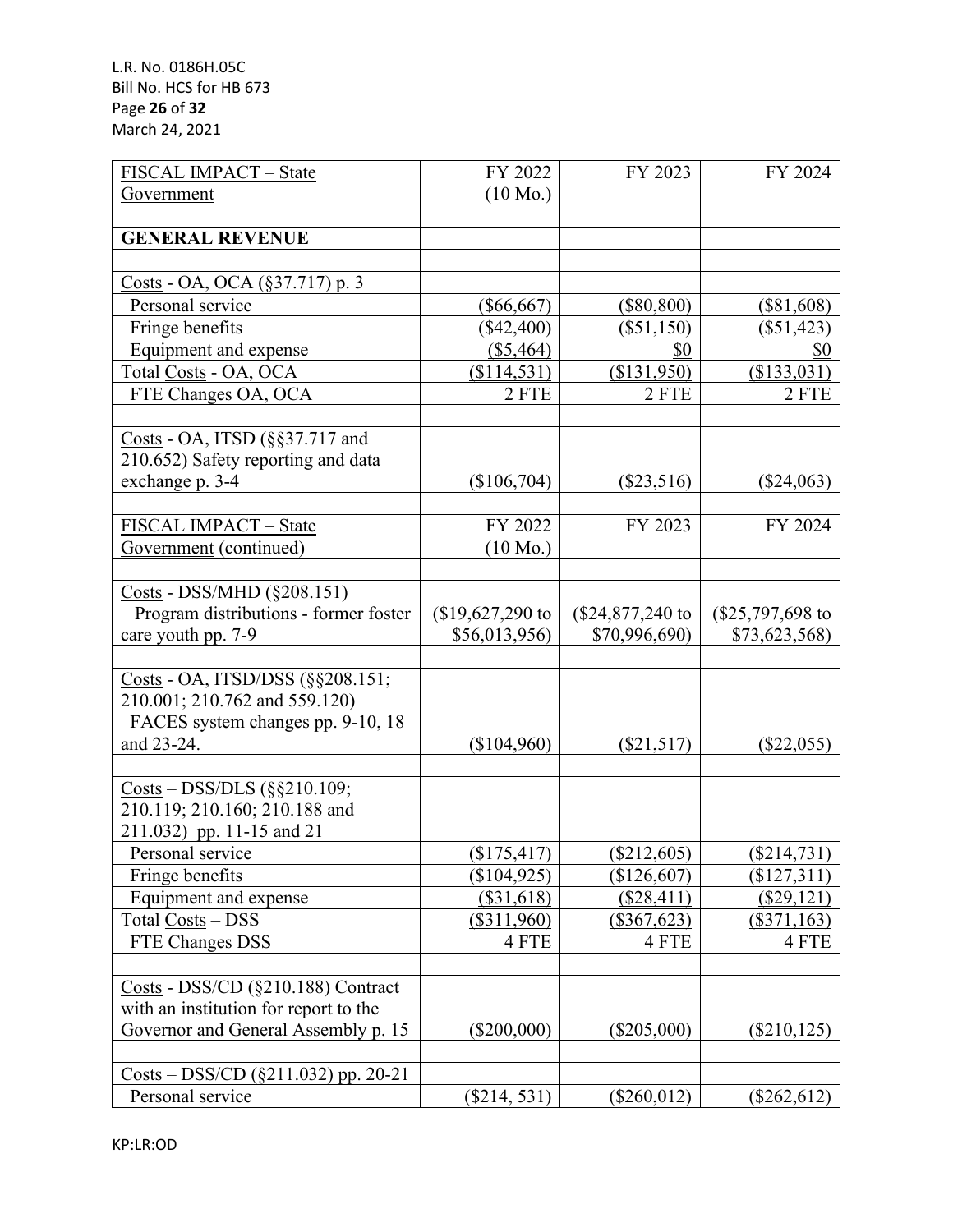| Fringe benefits                                                     | (\$141,293)        | (\$170,404)          | (\$171,265)      |
|---------------------------------------------------------------------|--------------------|----------------------|------------------|
| Equipment and expense                                               | (\$82,828)         | $(\$42,617)$         | $(\$43,682)$     |
| Total Costs - DSS                                                   | $($ \$438,652)     | ( \$473, 033)        | $($ \$477,559)   |
| FTE Changes DSS                                                     | 6 FTE              | 6 FTE                | 6 FTE            |
|                                                                     |                    |                      |                  |
| <b>ESTIMATED NET EFFECT ON</b>                                      | (\$20,904,097 to   | (\$26,099,879 to     | (\$27,035,694 to |
| <b>GENERAL REVENUE</b>                                              | \$57,290,763)      | <u>\$72,219,329)</u> | \$74,861,564)    |
|                                                                     |                    |                      |                  |
| Estimated Net FTE Change on the                                     |                    |                      |                  |
| General Revenue Fund                                                | <b>12 FTE</b>      | <b>12 FTE</b>        | 12 FTE           |
|                                                                     |                    |                      |                  |
|                                                                     |                    |                      |                  |
|                                                                     |                    |                      |                  |
|                                                                     |                    |                      |                  |
|                                                                     |                    |                      |                  |
| FISCAL IMPACT - State                                               | FY 2022            | FY 2023              | FY 2024          |
| Government (continued)                                              | $(10 \text{ Mo.})$ |                      |                  |
|                                                                     |                    |                      |                  |
| <b>FEDERAL FUNDS</b>                                                |                    |                      |                  |
|                                                                     |                    |                      |                  |
| $Income - DSS/MHD (§208.151)$                                       |                    |                      |                  |
| Reimbursement for program                                           |                    |                      |                  |
| distributions – former foster care                                  | $$0$ to            | $$0$ to              | $$0$ to          |
| youth pp. 7-9                                                       | \$36,386,666       | \$46,119,450         | \$47,825,869     |
|                                                                     |                    |                      |                  |
| Income - OA, ITSD (§§208.151;                                       |                    |                      |                  |
| 210.001; 210.762 and 559.120)                                       |                    |                      |                  |
| Reimbursement for FACES system                                      |                    |                      |                  |
| changes pp. 9-10, 18 and 23-24                                      | \$104,960          | \$21,517             | \$22,055         |
|                                                                     |                    |                      |                  |
| Costs - DSS/MHD (§208.151)<br>Program distributions – former foster | \$0 to             | $$0$ to              | $$0$ to          |
| care youth pp. 7-9                                                  | $(\$36,386,666)$   | $(\$46,119,450)$     | $(\$47,825,869)$ |
|                                                                     |                    |                      |                  |
| Costs - OA, ITSD/DSS (§§208.151;                                    |                    |                      |                  |
| 210.001; 210.762 and 559.120)                                       |                    |                      |                  |
| FACES system changes pp. 9-10, 18                                   |                    |                      |                  |
| and 23-24                                                           | $(\$104,960)$      | $(\$21,517)$         | $(\$22,055)$     |
|                                                                     |                    |                      |                  |
| $\underline{\text{Losses}} - \text{DSS/CD}$ (§191.737)              |                    |                      |                  |
| Potential loss of federal funds due to                              |                    |                      |                  |
| non-compliance. p. 5                                                |                    |                      |                  |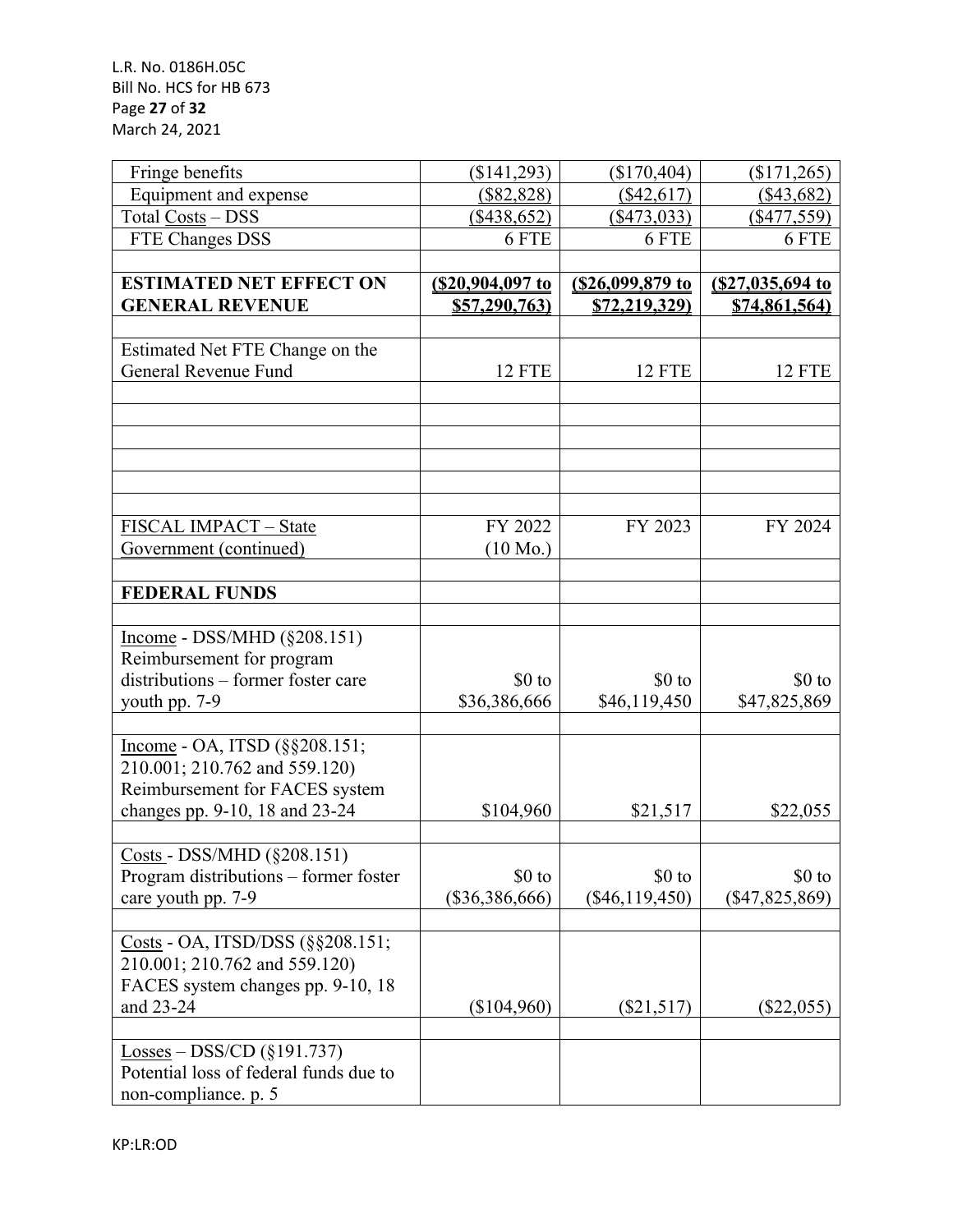L.R. No. 0186H.05C Bill No. HCS for HB 673 Page **28** of **32** March 24, 2021

| <b>CJA</b> Funds               | $$0$ to          | $$0$ to          | $$0$ to              |
|--------------------------------|------------------|------------------|----------------------|
|                                | $(\$261,667)$    | $(\$321,850)$    | $(\$329,896)$        |
| <b>CAPTA Funds</b>             | $$0$ to          | $$0$ to          | $$0$ to              |
|                                | (\$1,393,031)    | ( \$1, 713, 428) | \$1,756,264          |
| Total Losses – DSS/CD          | $$0$ to          | $$0$ to          | $$0$ to              |
|                                | (\$1,654,698)    | $(\$2,035,278)$  | $(\$2,086,160)$      |
|                                |                  |                  |                      |
| <b>ESTIMATED NET EFFECT ON</b> | \$0 to           | \$0 to           | \$0 to               |
| <b>FEDERAL FUNDS</b>           | $($ \$1,654,698) | (S2, 035, 278)   | <u>(\$2,086,160)</u> |
|                                |                  |                  |                      |
|                                |                  |                  |                      |

| FISCAL IMPACT - Local Government | FY 2022            | FY 2023 | FY 2024 |
|----------------------------------|--------------------|---------|---------|
|                                  | $(10 \text{ Mo.})$ |         |         |
|                                  | <u>\$0</u>         | \$0     | \$0     |

#### FISCAL IMPACT – Small Business

No direct fiscal impact to small businesses would be expected as a result of this proposal.

#### FISCAL DESCRIPTION

This bill modifies many sections of current statute relating to child protection, foster care and adoption, and treatment of caretakers.

#### CHILD ADVOCATE OFFICE

This bill allows the Office of Child Advocate to release findings for members of a multidisciplinary team relating to their professional performance (§§ 37.710 and 210.152).

#### PHYSICIAN-PATIENT PRIVILEGE

Currently, if a physician or health care provider finds that a child is born affected by substance abuse, withdrawal symptoms resulting from prenatal drug exposure, or a Fetal Alcohol Spectrum Disorder such physician or health care provider is required to refer the family to the Children's Division. However, this bill specifies that a physician or health care provider shall not be required to make a referral to the Division if an infant is born to a woman who is undergoing medication-assisted treatment under the supervision of a health care provider (§191.737).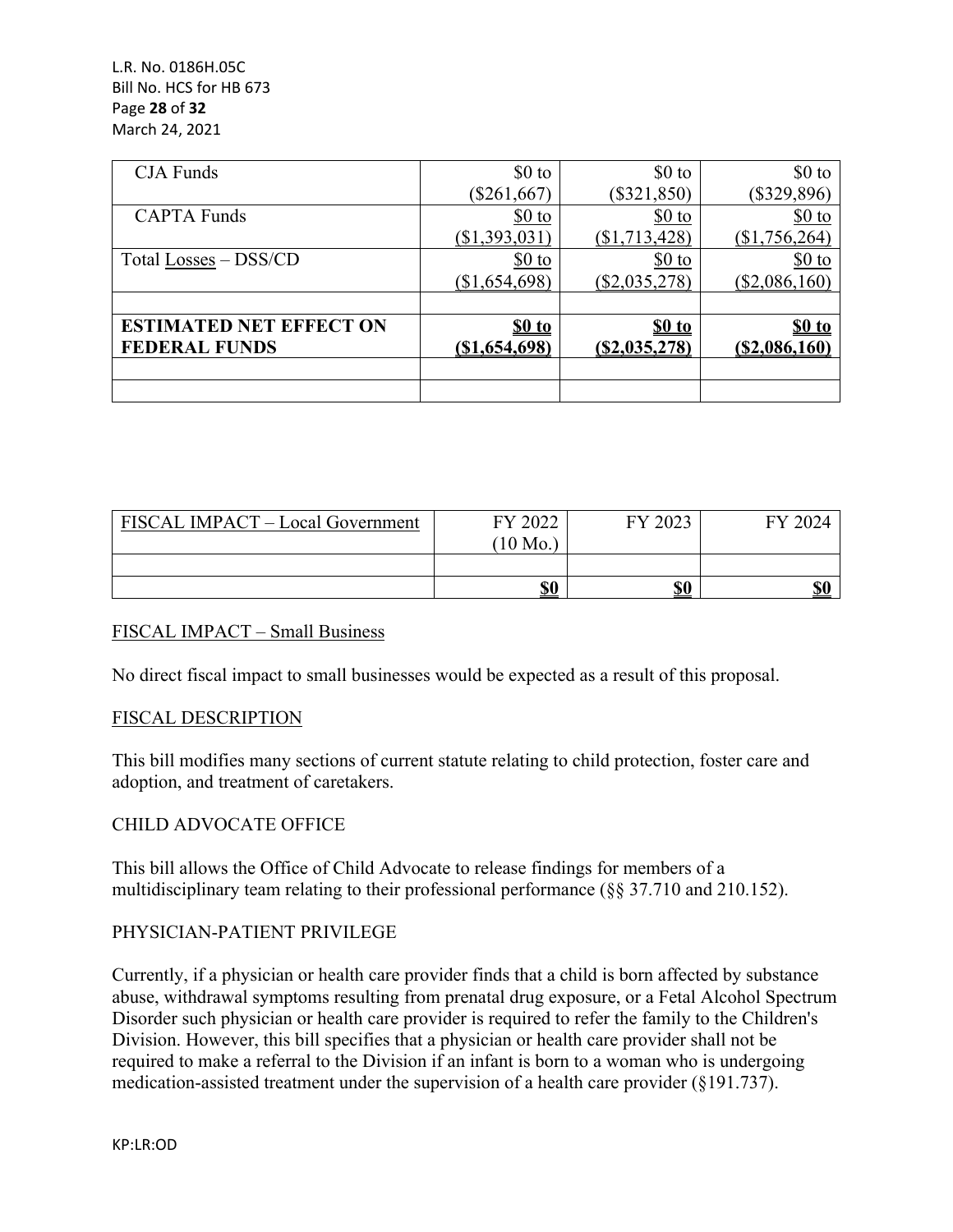L.R. No. 0186H.05C Bill No. HCS for HB 673 Page **29** of **32** March 24, 2021

## MO HEALTHNET

Under this bill, any person who was in foster care for at least six months at any time after such person was 13 years old, regardless of the state, and who is now residing in Missouri, and is at least 18 years old is eligible for MO HealthNet benefits if such person is not eligible for insurance coverage under another mandatory coverage group and does not have access to any other private insurance will have access to the benefits (§208.151).

#### CHILD PROTECTION SYSTEM GOALS AND PRIORITIES

These sections refine the goals and priorities of the Department of Social Services. The bill states that the Department shall, when prioritizing positive outcomes for children, monitor and measure its successes by preventing harm to children and limiting out-of-community placements, preserving and restoring families of origin, using foster care when appropriate, and helping children be adopted into new families when appropriate; however, at all times, the safety of the child shall be the priority (§§210.001 and 210.109).

#### CHILD PROTECTION REPORTING AND CASE MANAGEMENT

This bill clarifies that the reports of child abuse or neglect should include specific information. The bill also specifies that the state Attorney General shall have concurrent original jurisdiction regarding any case involving child abuse or neglect (§§210.110, 210.113, 210.145, and 210.1589).

#### CENTRAL REGISTRY

This section revises the list of offenses for which a person will be listed as a perpetrator of child abuse or neglect in the Central Registry (§210.118).

#### COMPREHENSIVE CHILD WELFARE INFORMATION SYSTEM

This section requires the Department of Social Services to create a Comprehensive Child Welfare Information System that will serve as the statewide information system for documenting and reporting child welfare information. The bill specifies how the system will function and who will have access (§210.119).

#### FAMILY FIRST PREVENTION SERVICES (FFPSA)

This bill adds language from the federal FFPSA language and clarifies sections of law governing the Children's Division Child Abuse and Neglect System. The bill requires the Division to develop programs to promote family based foster care and allows qualified individuals to assess children in residential settings to evaluate mental and behavioral health, and develop a permanency plan assessment. This bill clarifies that family support teams (FSTs) will comply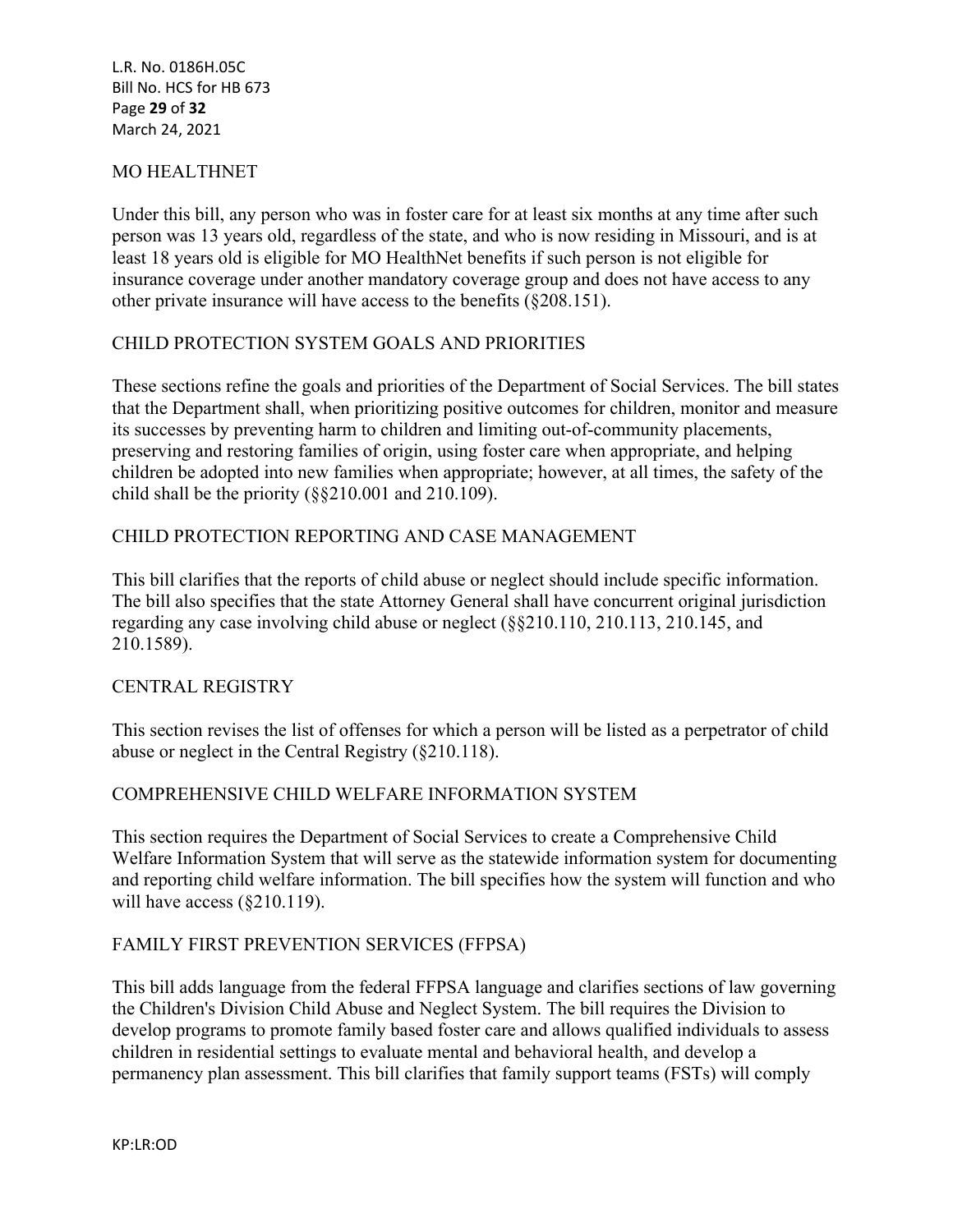L.R. No. 0186H.05C Bill No. HCS for HB 673 Page **30** of **32** March 24, 2021

with the requirements of FFPSA, and applies more consistent direction within the Division (§§210.135, 210.140, 210.147, 210.715, 210.762, and 211.081).

#### GUARDIAN AD LITEMS

The bill provides that a guardian ad litem may conduct well-child checks in emergency situations under a court order. Employees of the Division, officers of the court, law enforcement personnel, and employees of any agency involved shall fully inform the guardian ad litem of all aspects of the case of which they have knowledge or belief within 48 hours of an inquiry by a guardian ad litem (§210.160).

#### REPORTING REQUIREMENTS OF DEPARTMENT

Modifies the reporting requirements that the Department of Social Services provides to the Governor and General Assembly regarding information related to children who have been abused or neglected. The bill requires the Division to compile individual-level anonymized data for the prior calendar year that allows researchers to track children through the child protection system and allows analysis of outcomes and comparison. The specific data to be released is outlined in the bill. Beginning March 1, 2022, and each year thereafter, the Department is required to provide the data to any Missouri research institution that agrees to provide the Division access to any research conducted by such institution utilizing such data (§210.188).

#### ELECTRONIC SHARING

 (Section 210.652) Requires the Department in conjunction with the Office of Administration to implement a computerized method to allow for the electronic exchange of data and documents required by the Interstate Compact on the Placement of Children to place children across state lines.

#### CHILD ABANDONMENT

 (Sections 210.950 and 211.447) This bill adds a newborn safety incubator, as defined in the bill, as a place a parent of a child up to 45 days old may voluntarily deliver the child with the intent not to return, without being prosecuted. It also lowers the time limit to be considered willful abandonment of a child to 60 days for a child under the age of three.

#### MEDICAL CARE AUTHORITY

 (Sections 210.1220 & 211.021) The bill outlines when the Division may give consent to routine and nonroutine medical care for a child in the Division's custody. The bill limits resource providers may only consent to routine medical care unless a court designates otherwise and individuals 18 or older may consent to their own medical care unless restricted by the court. Decisions regarding extraordinary medical care will be determined by a juvenile court. Emergency medical care must be recommended by a physician, surgeon, or dentist. Court orders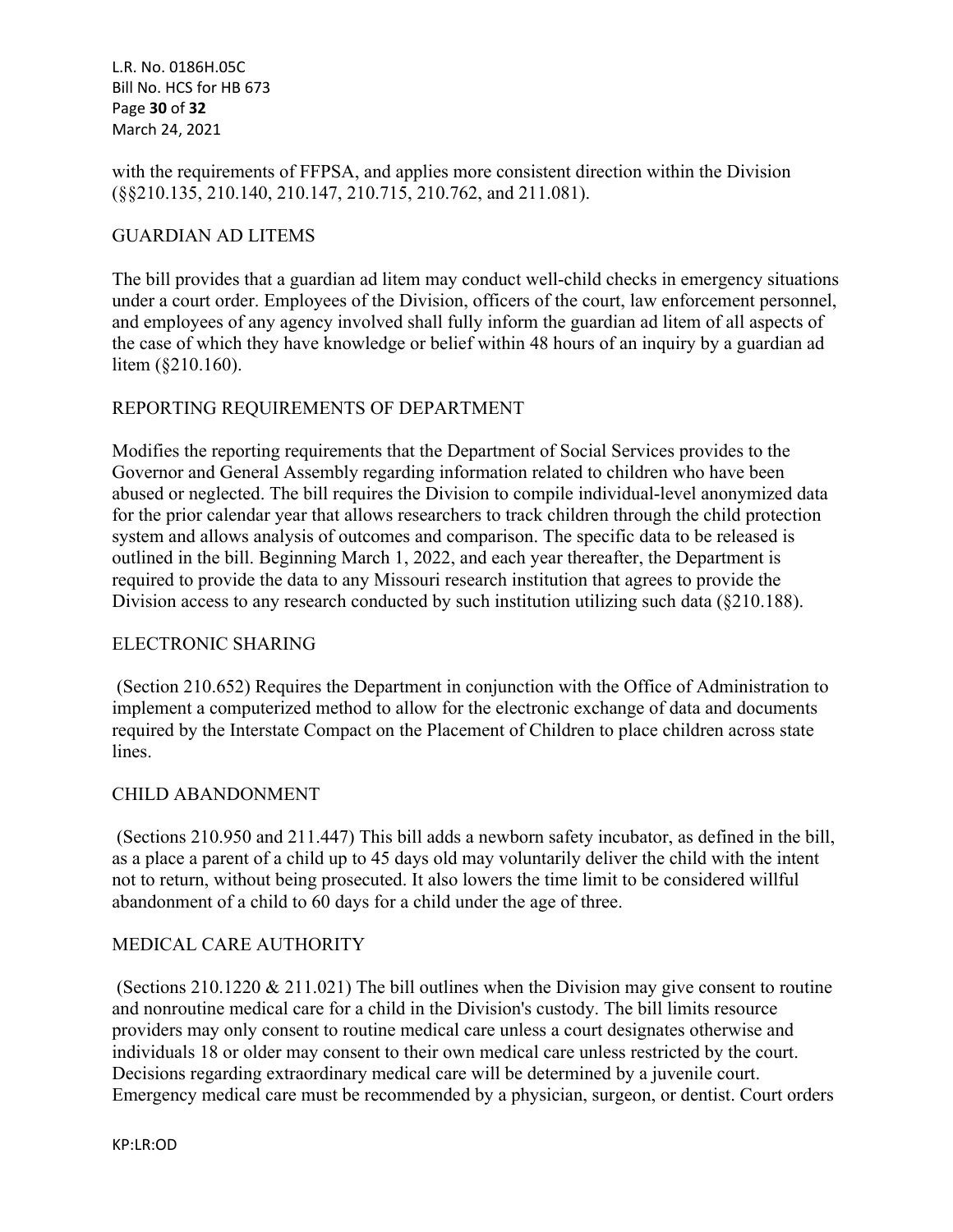L.R. No. 0186H.05C Bill No. HCS for HB 673 Page **31** of **32** March 24, 2021

by a juvenile or family court for medical care shall be considered informed consent for specified treatments and procedures, and all hearings for authorization of extraordinary medical care shall be expedited.

## COURT PRACTICES

The bill updates crimes to be considered when placing or removing children from homes, the role of the guardian ad litem, conditions required for abandonment of an infant or young child, and when the court shall consider filing a petition for termination of parental rights. The bill requires the Office of the State Courts Administrator to develop a plan to be approved by the Joint Committee on Child Abuse and Neglect by July 1, 2022, for implementation by July 1, 2023. The bill further clarifies under what circumstances such a juvenile shall be held at a juvenile detention facility or be moved to a jail or other adult detention facility. The bill requires courts to consider alternatives to incarceration for convictions of non-violent offenses for primary caretakers of dependent persons (§§211.032, 211.038, 211.072, 211.261, 211.444, 211.447, 217.777).

## ADOPTION LEGAL FEES AND CONSENT TO ADOPT

These Sections repeal payments for adoption legal fees by the prospective adoptive parents for a birth parent, and allow the court to determine if representation is needed for the birth parent in an adoption proceedings. This bill changes the age from one to three and adds phrase "best interest of child" to the court language for adoptions (§§453.030, 453.040, and 453.080).

§210.950 of this bill has an emergency clause.

This legislation is not federally mandated, would not duplicate any other program and would not require additional capital improvements, but would require additional rental space.

#### SOURCES OF INFORMATION

Attorney General's Office Department of Commerce and Insurance Department of Corrections Department of Elementary and Secondary Education Department of Health and Senior Services Department of Higher Education and Workforce Development Department of Mental Health Department of Public Safety - Missouri Highway Patrol Department of Revenue Department of Social Services Governor's Office Joint Committee on Administrative Rules Missouri Department of Transportation